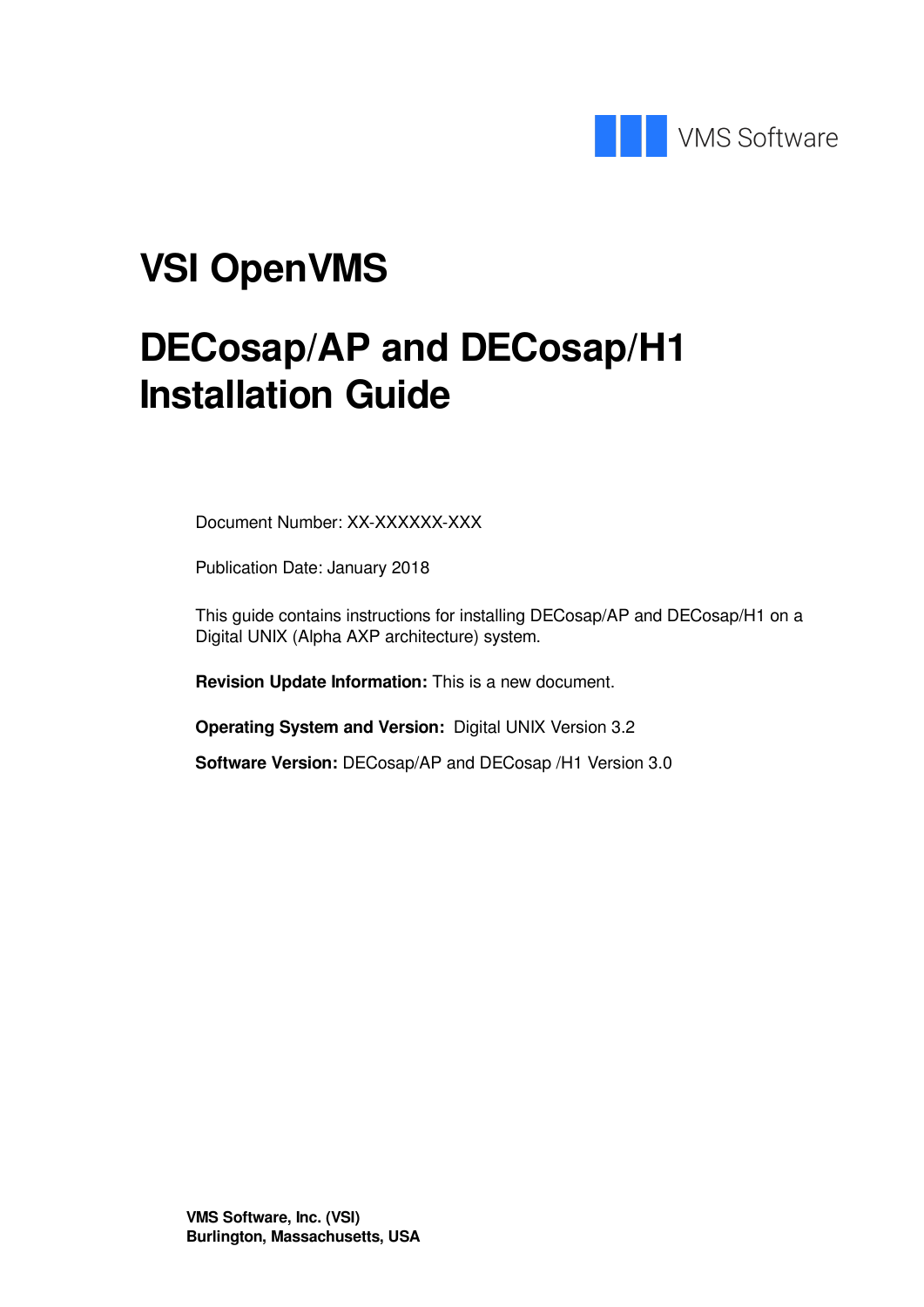#### **DECosap/AP and DECosap/H1 Installation Guide**

**VMS Software** 

Copyright © 2018 VMS Software, Inc. (VSI), Bolton, Massachusetts, USA

#### **Legal Notice**

Confidential computer software. Valid license from VSI required for possession, use or copying. Consistent with FAR 12.211 and 12.212, Commercial Computer Software, Computer Software Documentation, and Technical Data for Commercial Items are licensed to the U.S. Government under vendor's standard commercial license.

The information contained herein is subject to change without notice. The only warranties for VSI products and services are set forth in the express warranty statements accompanying such products and services. Nothing herein should be construed as constituting an additional warranty. VSI shall not be liable for technical or editorial errors or omissions contained herein.

HPE, HPE Integrity, HPE Alpha, and HPE Proliant are trademarks or registered trademarks of Hewlett Packard Enterprise.

Intel, Itanium and IA64 are trademarks or registered trademarks of Intel Corporation or its subsidiaries in the United States and other countries.

Java, the coffee cup logo, and all Java based marks are trademarks or registered trademarks of Oracle Corporation in the United States or other countries.

Kerberos is a trademark of the Massachusetts Institute of Technology.

Microsoft, Windows, Windows-NT and Microsoft XP are U.S. registered trademarks of Microsoft Corporation. Microsoft Vista is either a registered trademark or trademark of Microsoft Corporation in the United States and/or other countries.

Motif is a registered trademark of The Open Group

UNIX is a registered trademark of The Open Group.

The VSI OpenVMS documentation set is available on DVD.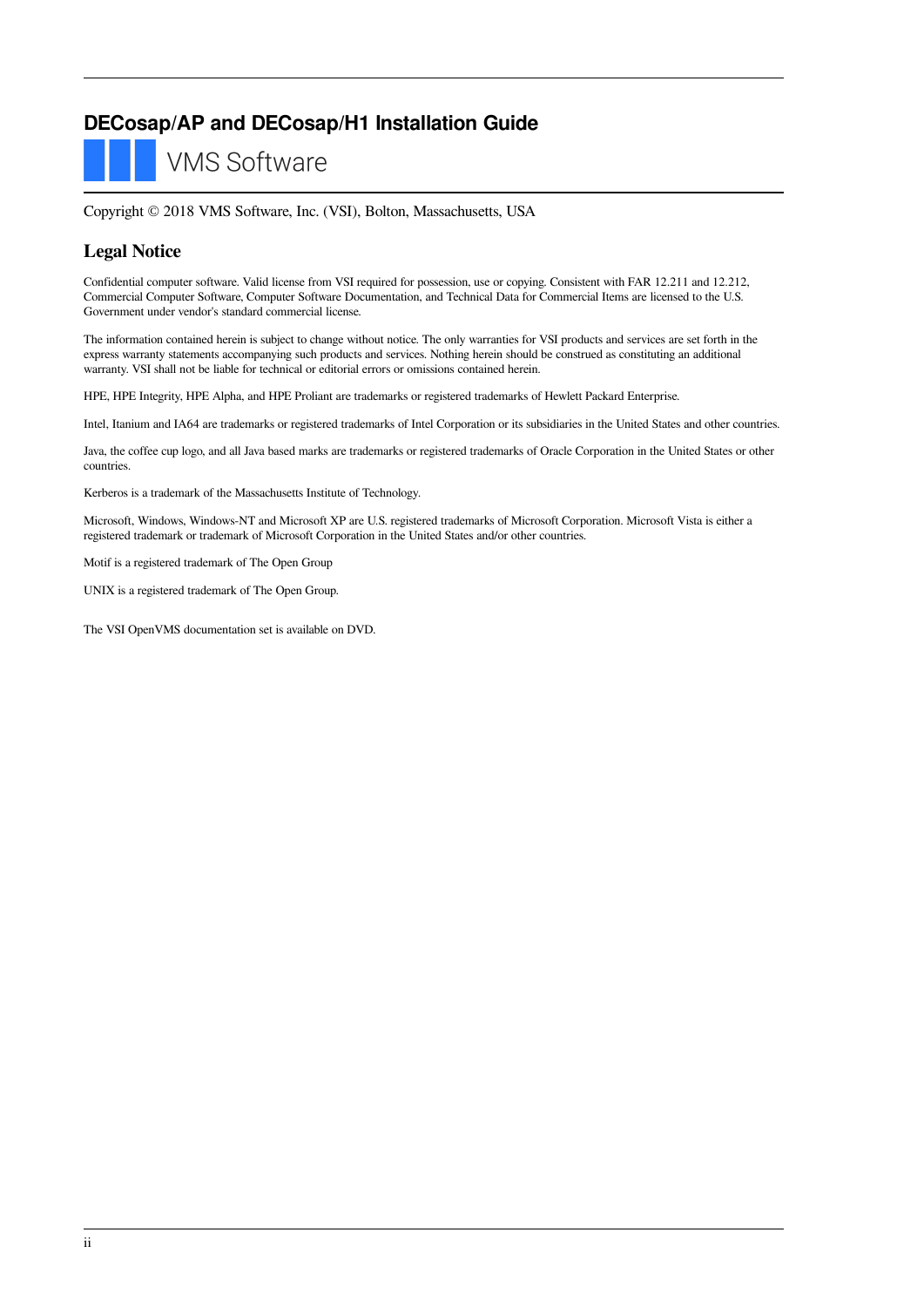| 1.4.4. Configuring DECnet for DECosap/AP and DECosap/H1 Digital UNIX  4                |  |
|----------------------------------------------------------------------------------------|--|
|                                                                                        |  |
|                                                                                        |  |
| 1.4.7. Increasing Disk Space Available for DECosap/AP and DECosap/H1 for Digital       |  |
|                                                                                        |  |
|                                                                                        |  |
|                                                                                        |  |
|                                                                                        |  |
|                                                                                        |  |
|                                                                                        |  |
|                                                                                        |  |
|                                                                                        |  |
|                                                                                        |  |
|                                                                                        |  |
|                                                                                        |  |
|                                                                                        |  |
|                                                                                        |  |
|                                                                                        |  |
|                                                                                        |  |
|                                                                                        |  |
|                                                                                        |  |
|                                                                                        |  |
|                                                                                        |  |
|                                                                                        |  |
| Appendix B. Sample Listings for DECosap/AP and DECosap/H1 Installation on              |  |
|                                                                                        |  |
| B.2. Sample Installation Verification Procedure for DECosap/AP Omni Services for SINEC |  |
|                                                                                        |  |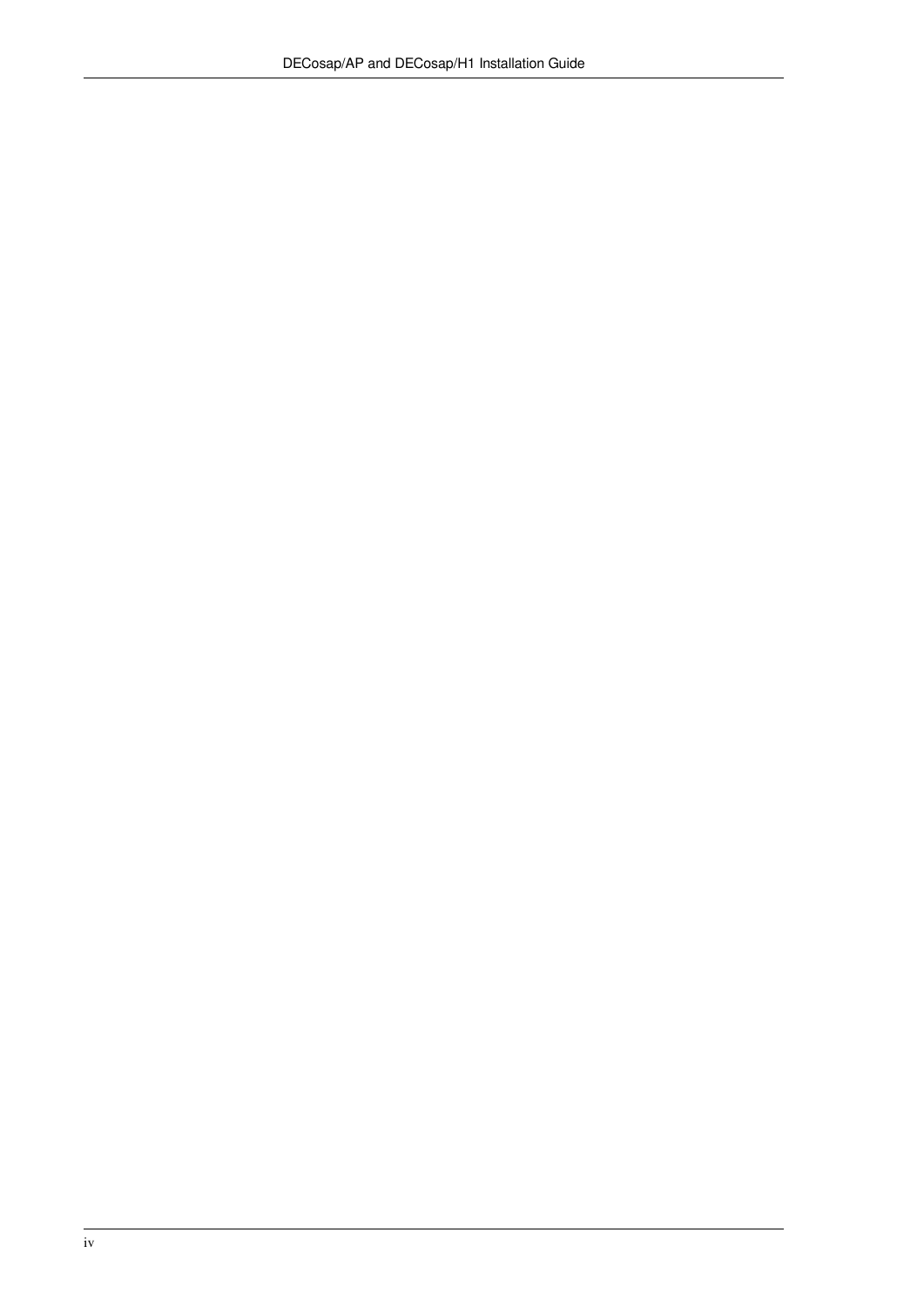# <span id="page-4-0"></span>**Preface**

### **Purpose of this Guide**

This guide describes how to install the DECosap/AP and DECosap/H1 software for Digital UNIX. The installation procedure creates DECosap/AP and DECosap/H1 for Digital UNIX file systems subordinate to the /usr/opt and /usr/var /opt directories and loads DECosap/AP and DECosap/H1 for Digital UNIX software subsets.

## <span id="page-4-1"></span>**1. Intended Audience**

This manual is intended for system managers responsible for installing DECosap/AP and DECosap/H1 on Digital UNIX. You must be familiar with the Digital UNIX installation procedure.

## <span id="page-4-2"></span>**2. Document Structure**

This manual is organized as follows:

[Chapter](#page-6-0) 1 describes the operating system and hardware requirements for installation and related procedures that you must complete before installing DECosap/AP and DECosap/H1 for Digital UNIX.

[Chapter](#page-14-0) 2 describes the DECosap/AP and DECosap/H1 for Digital UNIX installation procedure.

[Chapter](#page-18-0) 3 describes the Installation Verification Procedure (IVP) and any post-installation that you must complete in order to use DECosap/AP and DECosap/H1 for Digital UNIX.

[Appendix](#page-20-0) A describes the hierarchy and contents of the DECosap/AP and DECosap/H1 for Digital UNIX directories.

[Appendix](#page-22-0) B contains sample listings for a DECosap/AP and DECosap/H1 for Digital UNIX installation.

## <span id="page-4-3"></span>**3. DECosap/AP and DECosap/H1 Documentation Set**

The DECosap/AP and DECosap/H1 Version 3.0 documentation set also includes the following manual:

*DECosap for Digital UNIX Network Manager's and Programmer's Guide*

## <span id="page-4-4"></span>**4. Conventions**

| <b>Convention</b> Meaning                        |                                                                                                                                                                               |
|--------------------------------------------------|-------------------------------------------------------------------------------------------------------------------------------------------------------------------------------|
| DEC <sub>osap</sub> /<br>AP<br>DECosap/<br>AP/H1 | The term " DECosap/AP and DECosap/H1" refers to the DECosap/AP and DECosap/<br>H1 product or to functions and services provided by the DECosap/AP and DECosap/H1<br>software. |
| Digital<br><b>UNIX</b>                           | The term " Digital UNIX" refers to the Digital UNIX product or to operations and<br>functions performed by the Digital UNIX operating system.                                 |

The conventions found in the following table are used in this document.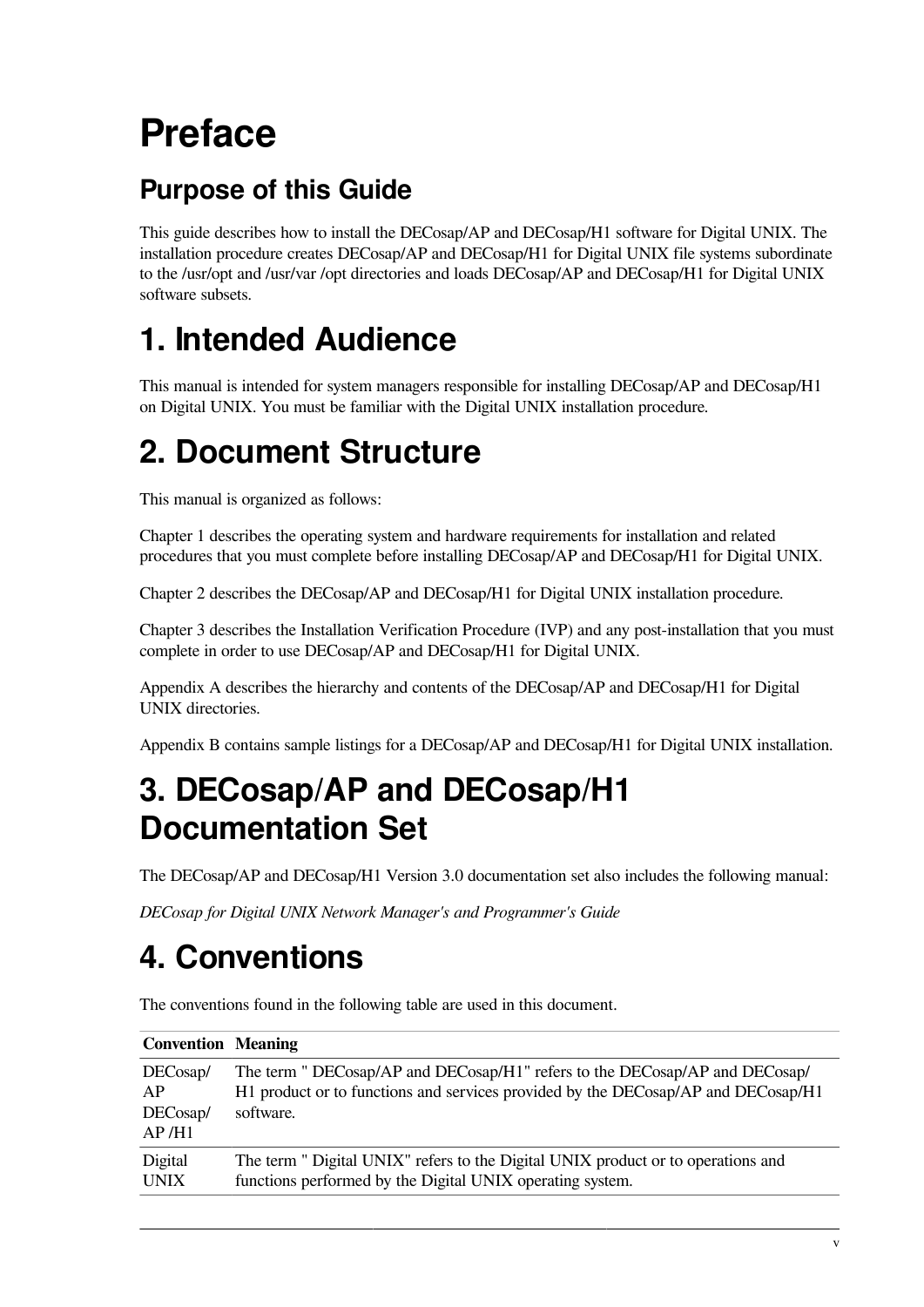| <b>Convention   Meaning</b> |                                                                                                                                                                                                              |  |  |  |
|-----------------------------|--------------------------------------------------------------------------------------------------------------------------------------------------------------------------------------------------------------|--|--|--|
| #                           | The Digital UNIX superuser prompt.                                                                                                                                                                           |  |  |  |
| NODE>                       | The Digital UNIX user prompt is the node name with a right angle bracket $(>)$ .                                                                                                                             |  |  |  |
| $\mathcal{U}$               | Slashes are part of the directory specification /directory_name/ on Digital UNIX systems.                                                                                                                    |  |  |  |
| lowercase                   | UPPERCASEThe Digital UNIX system differentiates between uppercase and lowercase characters.<br>Literal strings that appear in descriptions, examples, or command syntax must be entered<br>exactly as shown. |  |  |  |
| <b>Boldface</b><br>type     | Boldface type emphasizes user input to system prompts.                                                                                                                                                       |  |  |  |
| system<br>output            | This typeface indicates system output in interactive examples.                                                                                                                                               |  |  |  |
| Ctrl/x                      | Hold down the Ctrl key while you press another key, indicated here by x.                                                                                                                                     |  |  |  |
| <i>italic</i> type          | Italic type emphasizes important information and indicates the complete titles of<br>documents.                                                                                                              |  |  |  |
| n                           | A lowercase italic n indicates the generic use of a number.                                                                                                                                                  |  |  |  |
| X                           | A lowercase italic x indicates the generic use of a letter.                                                                                                                                                  |  |  |  |
|                             | argument, Indicates that multiple arguments can be used in a command string if separated by<br>commas.                                                                                                       |  |  |  |
|                             | Vertical ellipses (dots) in examples represent data that has been omitted for clarity.                                                                                                                       |  |  |  |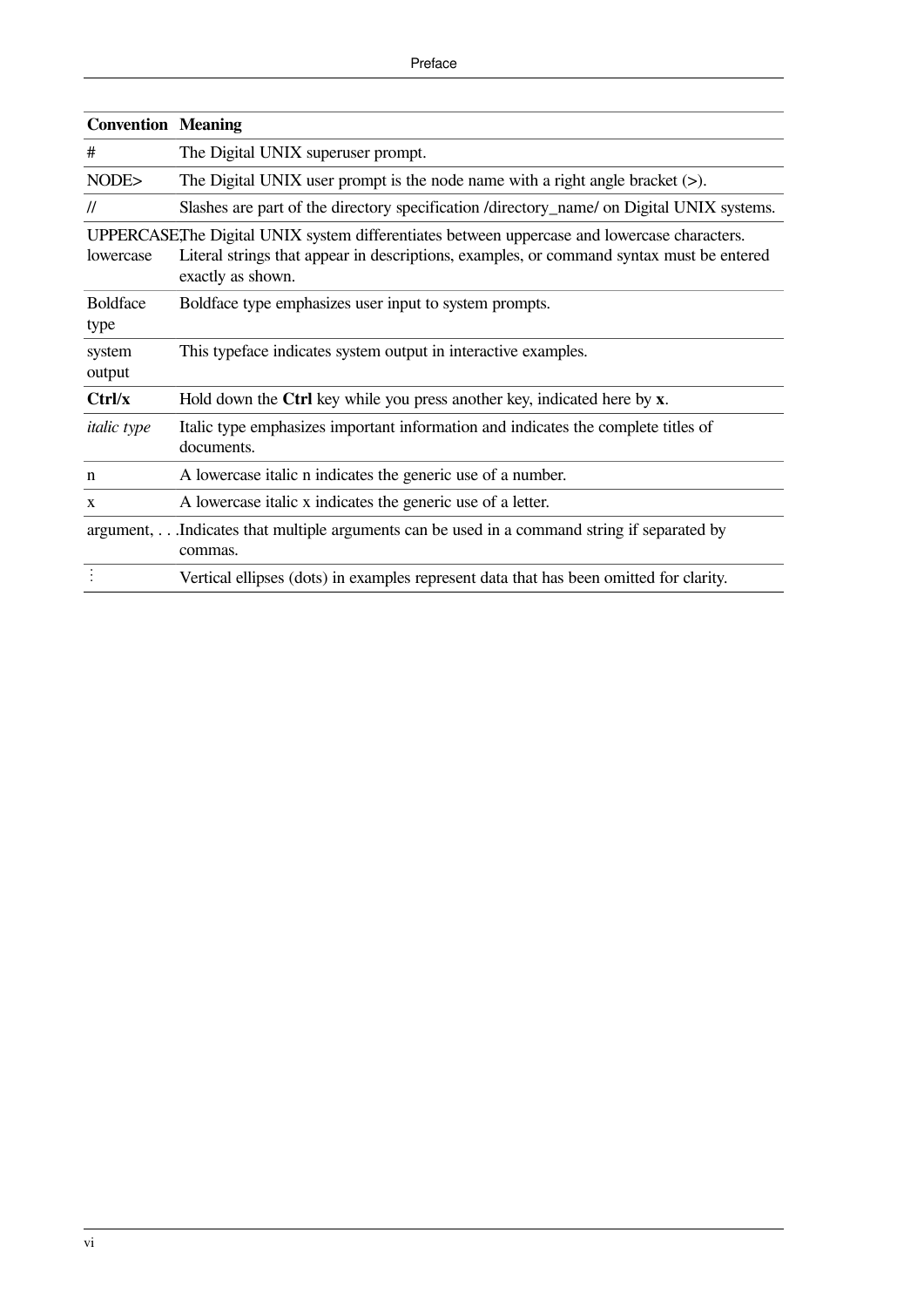# <span id="page-6-0"></span>**Chapter 1. Preparing for DECosap/AP and DECosap/H1 Installation**

Before starting the installation procedures in Chapter 2, you should complete the preparation requirements outlined in this chapter. This chapter provides the necessary information to make your installation run smoothly.

## <span id="page-6-1"></span>**1.1. Release Notes**

Your documentation includes the DECosap/AP and DECosap /H1 for Digital UNIX Release Notes, which you should read before installing and using the product. The release notes may contain information about changes to the application.

After you install the DECosap/AP and DECosap/H1 for Digital UNIX software, you can also access the online release notes in the form of an ASCII text file by entering either of the following commands:

```
# more /usr/opt/osh1_300/doc/relnotes.txt
```

```
more /usr/opt/osap 300/doc/relnotes.txt
```
Postscript versions of the document are also provided in the following directories:

- /usr/opt/osh1\_300/doc/relnotes.ps
- /usr/opt/osap\_300/doc/relnotes.ps

## <span id="page-6-2"></span>**1.2. License Registration**

DECosap/AP and DECosap/H1 for Digital UNIX includes support for the Digital UNIX License Management Facility (LMF). A License Product Authorization Key (License PAK) must be registered in the License Database (LDB) in order to use DECosap/AP and DECosap/H1 for Digital UNIX on a newly- licensed node. The License PAK may be shipped along with the kit if you ordered the license and media together; otherwise, it is shipped separately to a location based on your license order. If you are installing DECosap/AP and DECosap/H1 for Digital UNIX as an update on a node already licensed for this software, you have already completed the License PAK registration requirements.

If you are installing prerequisite or optional software along with DECosap/AP and DECosap/H1 for Digital UNIX, review the PAK status and install the PAKs for any prerequisite or optional software before you install DECosap/AP and DECosap/H1 for Digital UNIX.

To register a license under the Digital UNIX system, first log in as superuser. You then have a choice of two ways to perform the PAK registration in the License Database (LDB):

• Before installing DECosap/AP and DECosap/H1 for Digital UNIX

At the superuser prompt, edit an empty PAK template with the lmf register command and include all the information on your License PAK as follows:

```
 # lmf register
```
• After installing DECosap/AP and DECosap/H1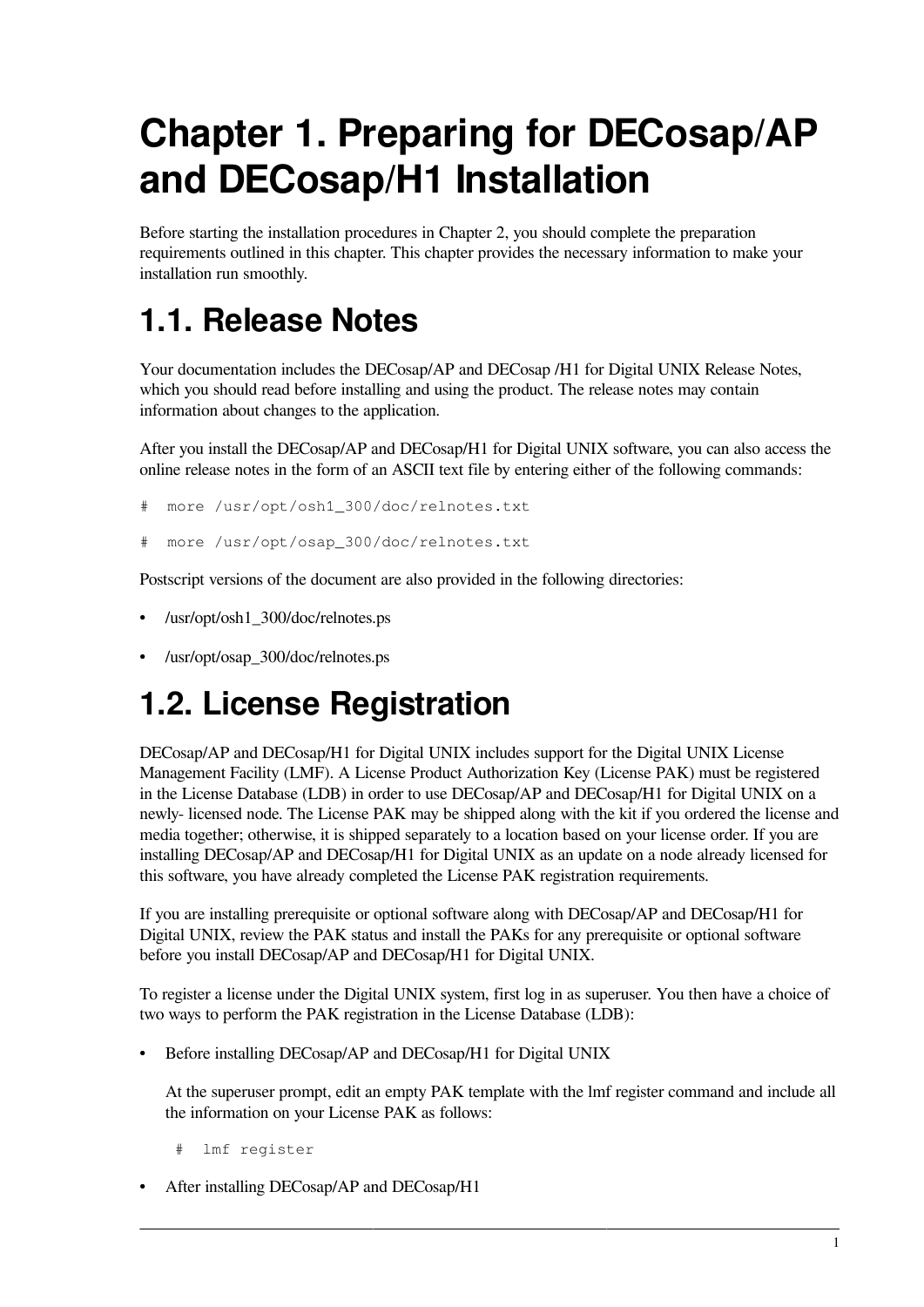At the superuser prompt, edit the partially completed PAK template in /usr/var/adm/lmf/template with the lmf register command to add your unique License PAK information as follows:

# lmf register - < /usr/var/adm/lmf/template

template is the LMF product name on the License PAK, as follows:

- DECOSAP-AP
- DECOSAP-AP-USER
- DECOSAP-H1
- DECOSAP-H1-USER

After you register your license, use the following lmf reset command to copy the license details from the License Database (LDB) to the kernel cache:

<span id="page-7-0"></span>lmf reset

## **1.3. Checking the Media Software Distribution Kit**

Use the Bill of Materials (BOM) to check the contents of your DECosap/AP and DECosap/H1 for Digital UNIX software distribution kit.

The kit includes this installation guide and the CDROM optical disk for Alpha systems with RRD40 optical disk drives.

Your distribution kit may also include a letter titled DECosap/AP and DECosap/H1 for Digital UNIX Release Notes Addendum or Read Before Installing DECosap/AP and DECosap /H1. This letter provides information that is important for you to know before installing the product and may not be included in this installation guide or release notes. If you have this letter, please read it now.

### <span id="page-7-1"></span>**1.4. Installation Procedure Requirements**

Installing DECosap/AP and DECosap/H1 and running the Installation Verification Procedure (IVP) on your Digital UNIX system takes approximately 5 to 10 minutes.

#### <span id="page-7-2"></span>**1.4.1. Checking Login Privileges**

You must be able to log in as superuser on the system where you are installing DECosap/AP and DECosap/H1 Digital UNIX. Only when you are logged in as superuser do you have sufficient privileges to install the DECosap/AP and DECosap /H1 software.

#### <span id="page-7-3"></span>**1.4.2. Hardware Requirements**

To perform the installation, you require a minimum hardware configuration as spelled out in your Software Product Description (SPD).

You need at least the following hardware items: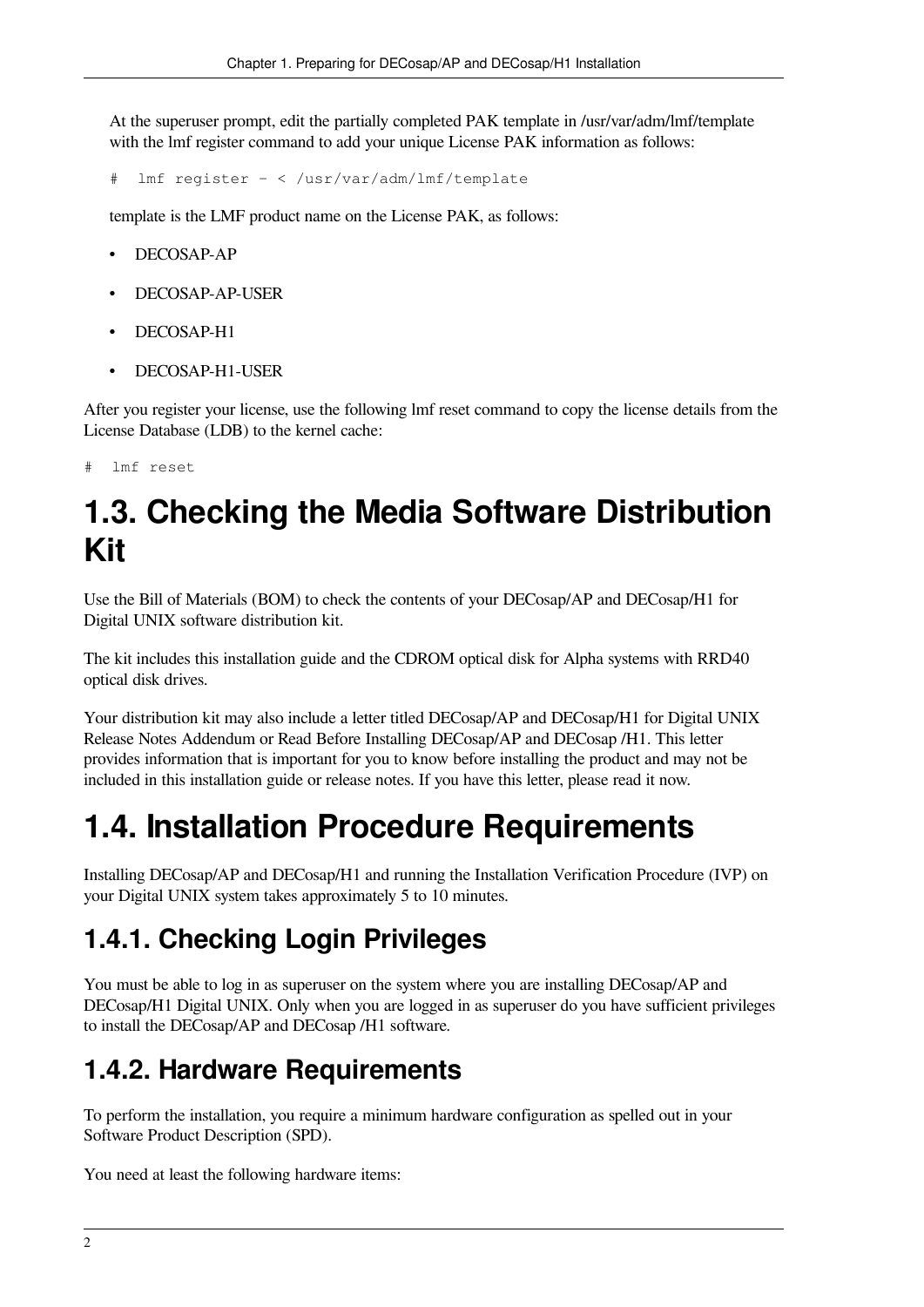- A supported Alpha AXP processor (see the DECosap/AP and DECosap/H1 for Digital UNIX SPD for details)
- A terminal
- A supported network communications device (see the DECosap/AP and DECosap/H1 for Digital UNIX SPD for details)
- Sufficient free disk space as described in [Section](#page-10-0) 1.4.6

Check the SPD to see if there are further hardware requirements that apply to your particular application.

#### <span id="page-8-0"></span>**1.4.3. Software Requirements**

DECosap/AP and DECosap/H1 Version 3.0 requires the Digital UNIX operating system Version 3.2 or higher. Future DECosap /AP and DECosap/H1 releases for Digital UNIX may require higher versions of the operating system, as described in the online release notes or the Read Before Installing or Using Letter.

[Table](#page-8-1) 1.1 provides information on the software you must have installed on your system before installing DECosap/AP and DECosap/H1 for Digital UNIX. The table also includes information about optional software that you can use together with DECosap/AP and DECosap/H1 for Digital UNIX. The System Support Addendum (SSA) contains a complete list of prerequisite and optional software and their required version numbers.

#### <span id="page-8-1"></span>**Table 1.1. Prerequisite Software**

| <b>Software Products</b>                | <b>Purpose</b>                    |
|-----------------------------------------|-----------------------------------|
| Digital UNIX Version 3.2                | Operating system services         |
| DECnet/OSI for Digital UNIX Version 3.1 | <b>OSI Network Services</b>       |
| DEComni API Version_3.0                 | Application Programming Interface |

DECosap/AP and DECosap/H1 for Digital UNIX requires the following subsets, from the software products listed in [Table](#page-8-2) 1.2, to be loaded on the system where you will install it:

#### <span id="page-8-2"></span>**Table 1.2. Required Subsets**

| <b>Subset Name</b> | <b>Comment</b>                                      |
|--------------------|-----------------------------------------------------|
| OSFBASE320         | Always required                                     |
| OSFPGMR320         | Always required                                     |
| OSFDCMT320         | Required only to install the online reference pages |
| DNABASE320         | Always required                                     |
| DOUBASE300         | Always required                                     |

To check whether the subsets are loaded, do the following:

- 1. Log in to the system where you will install DECosap/AP and DECosap/H1.
- 2. Enter the following commands:
	- # /usr/sbin/setld -i | grep OSFBASE320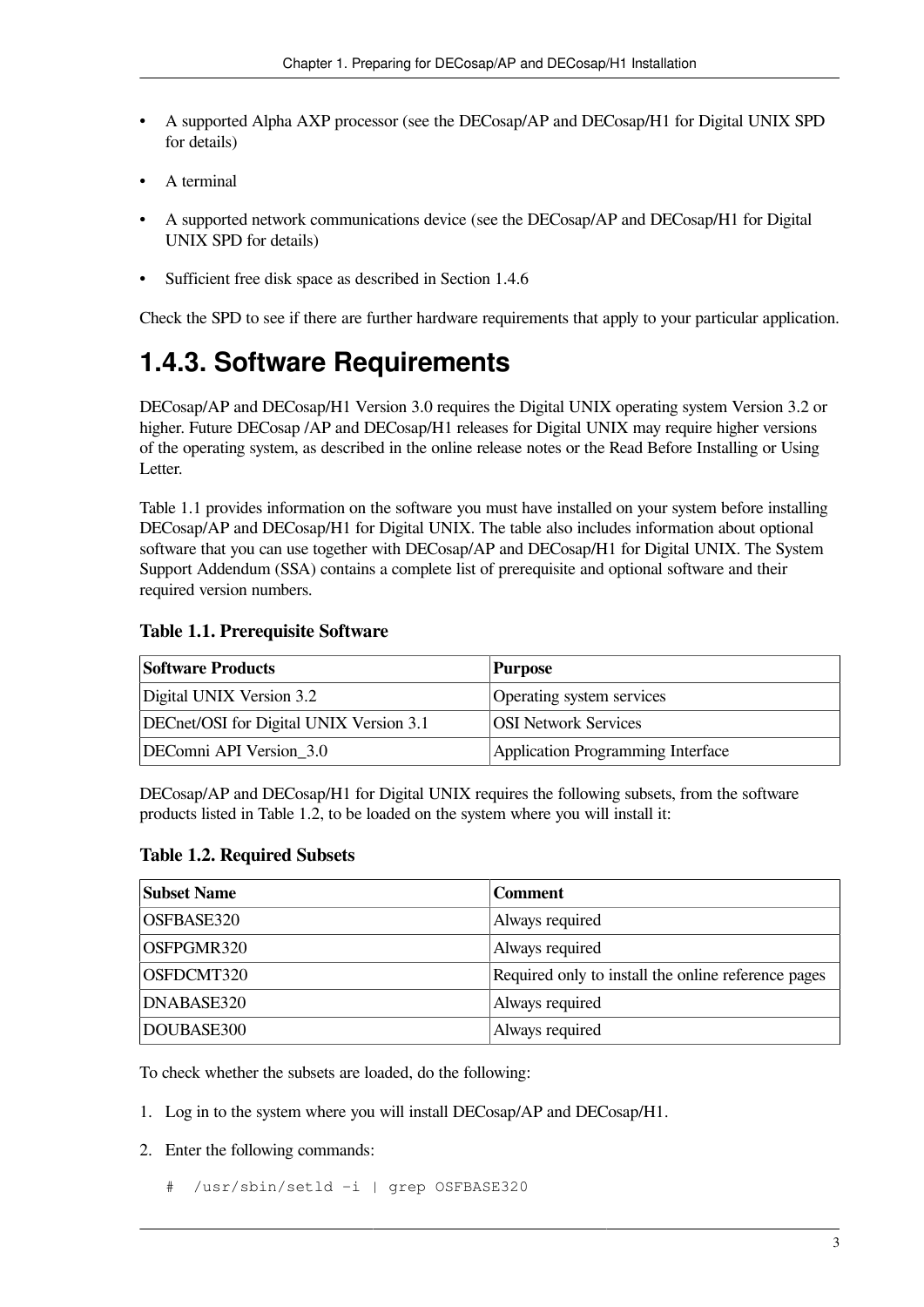# /usr/sbin/setld -i | grep OSFPGMR320 # /usr/sbin/setld -i | grep OSFDCMT320 # /usr/sbin/setld -i | grep DNABASE320 # /usr/sbin/setld -i | grep DOUBASE300

Check the displayed rows for the name of the relevant subset and any patches. The word "installed" appears in a row after the subset identifier when a subset is loaded. If the word "installed" does not appear (the second column in a row is blank), the subset or patch is not loaded. In this case, you must load the missing Digital UNIX software before installing DECosap/AP and DECosap/H1.

#### <span id="page-9-0"></span>**1.4.4. Configuring DECnet for DECosap/AP and DECosap/H1 Digital UNIX**

Before you can use DECosap/AP and DECosap/H1 for Digital UNIX with an external device, you must:

- Configure a routing circuit for NULL-INTERNET.
- Specify the same inactive area address as that for the routing circuit.

If you run the DECosap/AP and DECosap/H1 Digital UNIX installation procedure but the NULL-INTERNET address is not configured, a warning message is displayed (see ).

#### <span id="page-9-1"></span>**1.4.5. Determining Which Subsets to Load**

You must choose the DECosap/AP and DECosap/H1 for Digital UNIX subsets you want to load.

The DECosap/AP and DECosap/H1 for Digital UNIX subsets have the following titles:

• DECosap/AP Omni Services for SINEC AP

This provides a software environment for the development of Digital UNIX applications that access and handle SINEC-AP devices, using the facilities of the DEComni high-level application programming interface.

The subset name is SAPINT300.

• DECosap/AP Manual Pages

This provides the online manual pages for the DECosap SINEC-AP extensions to the DEComni API.

The subset name is SAPMAN300.

• DECosap/H1 Omni Services for SINEC H1

This provides a software environment for the development of Digital UNIX applications that access and handle SINEC-H1 devices, using the facilities of the DEComni high-level application programming interface.

The subset name is SH1INT300.

• DECosap/H1 Manual Pages

This provides the online manual pages for the DECosap SINEC-H1 extensions to the DEComni API.

The subset name is SH1MAN300.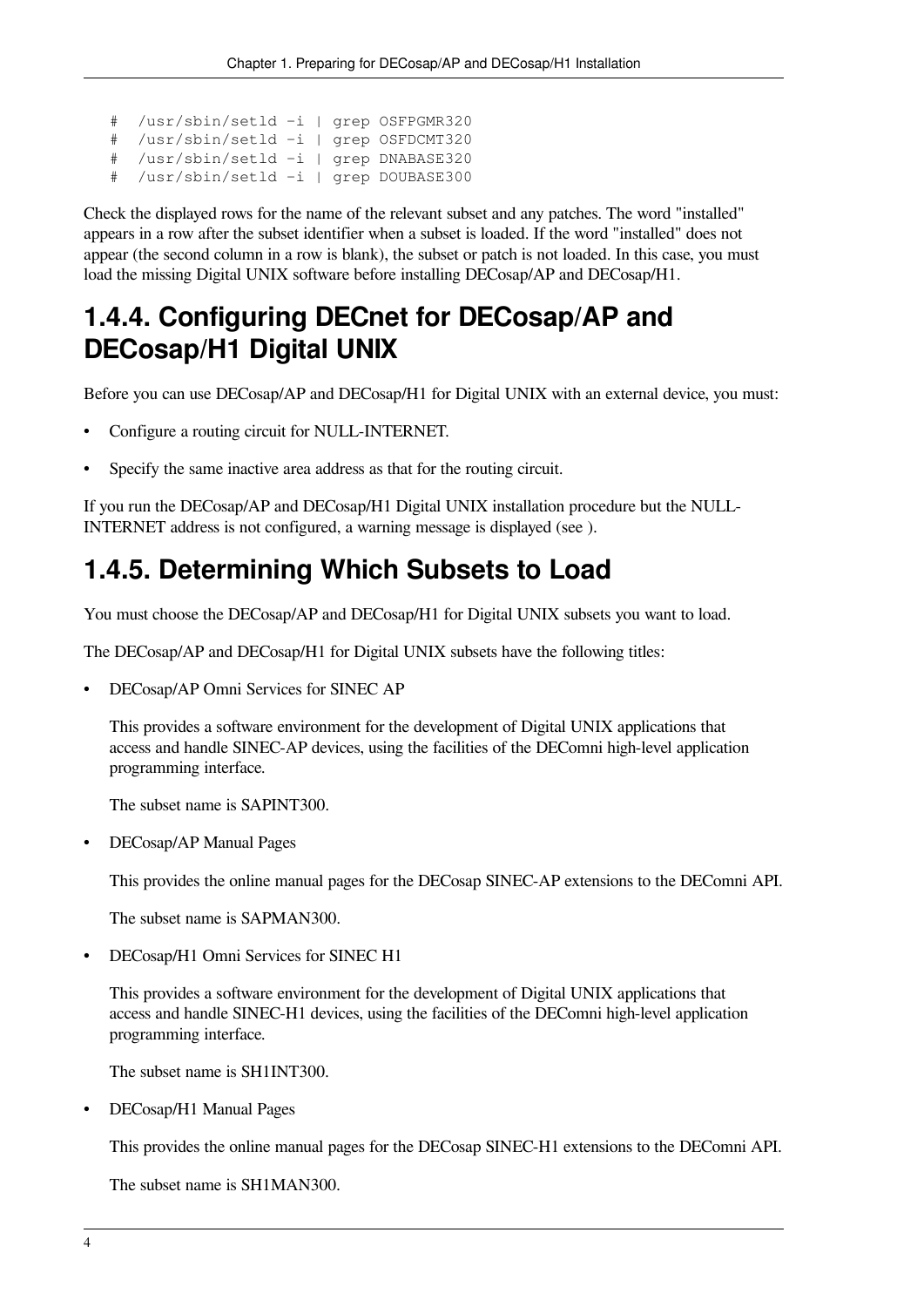#### <span id="page-10-0"></span>**1.4.6. Determining Disk Space Requirements**

[Table](#page-10-1) 1.3 and [Table](#page-10-2) 1.4 list the disk space requirements for loading DECosap/AP and DECosap/H1 for Digital UNIX software subsets. They specify disk space requirements by file system for the convenience of those doing installations on systems where these file systems are mount points for different disk partitions.

| <b>Subset Title</b>                             | <b>Subset Name</b> |                | /usr                  | $\mu$ sr     |
|-------------------------------------------------|--------------------|----------------|-----------------------|--------------|
|                                                 |                    |                | $\sqrt{\mathrm{opt}}$ | /var         |
|                                                 |                    |                |                       | $\sqrt{opt}$ |
| DECosap/AP Omni Services for<br><b>SINEC AP</b> | SAPINT300          | 5,100          | 22,800                | 40,000       |
| DECosap/AP Manual Pages                         | SAPMAN300          | $\overline{0}$ | 200                   | 300          |
| DECosap/H1 Omni Services for<br><b>SINEC H1</b> | SH1INT300          | 5,200          | 16,000                | 40,000       |
| DECosap/H1 Manual Pages                         | SH1MAN300          | $\overline{0}$ | 200                   | 300          |
| Totals:                                         |                    | (10,300)       | (39,200)              | $(80,600)^1$ |

<span id="page-10-1"></span>**Table 1.3. Worksheet for Disk Space Requirements (Kilobytes) During the Installation**

<span id="page-10-2"></span><sup>1</sup>If you are installing all the subsets in one operation, the disk space occupation becomes 50,000 Kilobytes.

#### **Table 1.4. Worksheet for Disk Space Requirements (Kilobytes) for Permanent Use**

| <b>Subset Title</b>                             | <b>Subset Name</b> |                  | /usr      | $\mu$ sr             |
|-------------------------------------------------|--------------------|------------------|-----------|----------------------|
|                                                 |                    |                  | /opt      | /var                 |
|                                                 |                    |                  |           | $\sqrt{\frac{1}{1}}$ |
| DECosap/AP Omni Services for<br><b>SINEC AP</b> | SAPINT300          | $\boldsymbol{0}$ | 10,000    | 1,200                |
| DECosap/AP Manual Pages                         | SAPMAN300          | $\theta$         | 200       | 10                   |
| DECosap/H1 Omni Services for<br><b>SINEC H1</b> | SH1INT300          | $\boldsymbol{0}$ | 10,000    | 1,200                |
| DECosap/H1 Manual Pages                         | SH1MAN300          | $\theta$         | 200       | 10                   |
| Totals:                                         |                    | (0)              | (20, 400) | (2,420)              |

Using these tables, total the values for the subsets that you plan to load in each system.

Compare the space required for subsets with the free space currently on the disks where DECosap/AP and DECosap/H1 for Digital UNIX files will reside.

To determine the current amount of free space for a directory path, log in to the system where you plan to install DECosap/AP and DECosap/H1 for Digital UNIX.

You can check which file systems are mounted and where they are by displaying the file /etc/fstab. For example:

# more /etc/fstab /dev/rd0a:/:rw:1:1:ufs::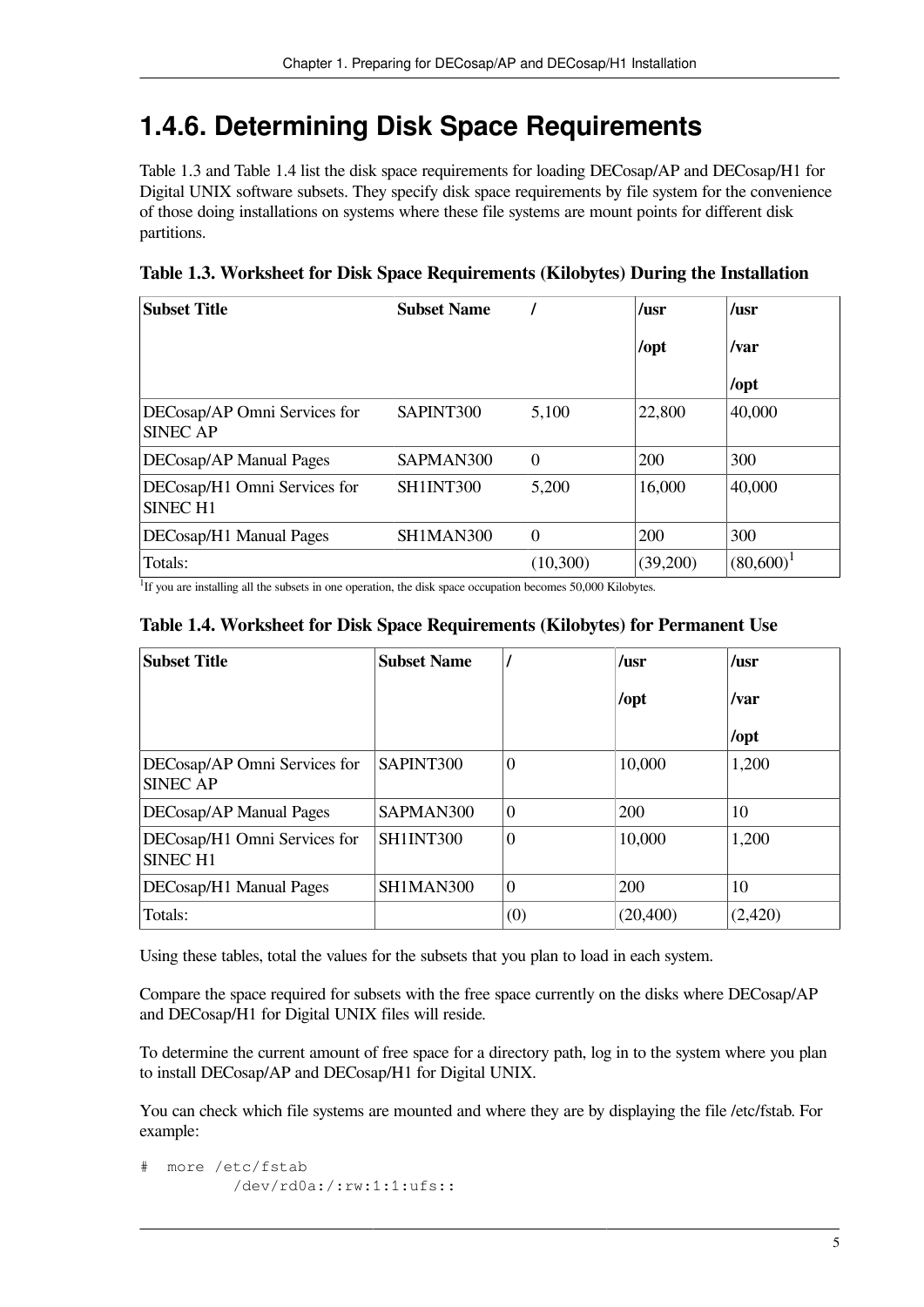```
 /dev/rd0g:/usr:rw:1:2:ufs::
 /usr/staff/r1/leslie@bigsys:/usr/staff/r1/leslie:rw:0:0:nfs:bg:
 /usr/man@bigsys:/usr/man:ro:0:0:nfs:bg:
```
The display indicates that /usr (mounted to /dev/rd0g) is the only mount point that affects where DECosap/AP and DECosap/H1 for Digital UNIX files will reside. The system has only one local disk drive and the /usr/opt and /usr/var /opt file systems reside in the g partition of the disk on that drive.

Enter the df command to determine total space and free space for the one or two file systems where DECosap/AP and DECosap/H1 files will reside. Given the previous display of the /etc/fstab file, which shows that only /usr is a mount point, you need to check free space only in the /usr file system, as follows:

df -k /usr

| Filesystem Total kbytes kbytes % |             |                             |  |                      |
|----------------------------------|-------------|-----------------------------|--|----------------------|
| node                             | kbytes used |                             |  | free used Mounted on |
| /dev/rd0q                        |             | 122598 54447 75892 49% /usr |  |                      |

This display indicates that there are 75892Kb free. This free space must accommodate subset requirements listed in [Table](#page-10-1) 1.3 for both the /usr/opt and /usr/var/opt file systems.

On systems where /usr/var/opt and /usr/opt are mounted to different devices from /usr, enter the following command:

```
 # df -k /usr/opt /usr/var/opt
```
In this case, you compare space required for DECosap/AP and DECosap/H1 files in /usr/opt to the free space displayed in the first line of the df output list, and you compare the space required for DECosap/ AP and DECosap/H1 for Digital UNIX files in /usr/var/opt to the free space displayed in the second line of that list.

#### <span id="page-11-0"></span>**1.4.7. Increasing Disk Space Available for DECosap/AP and DECosap/H1 for Digital UNIX Installation**

The DECosap/AP and DECosap/H1 for Digital UNIX installation procedure creates the following directories and loads files into subordinate directories:

If you load SAPINT300:

```
/usr/opt/osap_300
/usr/var/opt/osap_300
```
• If you load SAPMAN300:

```
/usr/opt/osh1_300
/usr/var/opt/osh1_300
```
If the osap 300 (or osh1, 300) directory node in the previous paths does not exist, the installation procedure creates it. If the osap\_300 (or osh1\_300) node in the previous paths does exist, the installation procedure uses it. If you find that there is insufficient disk space for the DECosap/AP and DECosap/H1 for Digital UNIX subsets, and know that you have additional space on alternative disks or disk partitions for your system, perform the following steps before installing DECosap/AP and DECosap /H1 for Digital UNIX:

1. Log in as superuser.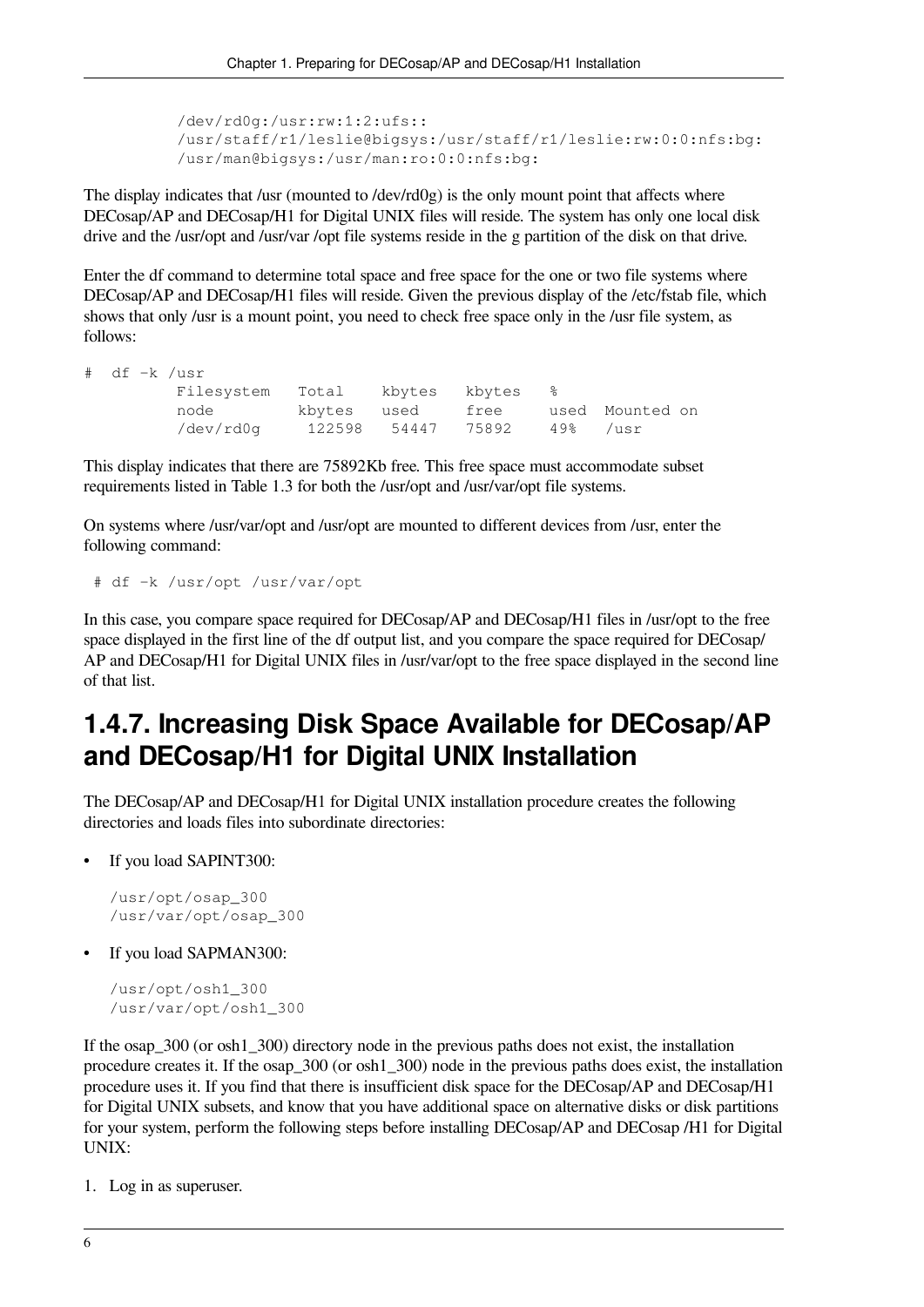- 2. Create the directory:
	- /usr/opt/osap\_300, /usr/var/opt/osap\_300, or both, if you are installing SAPINT300
	- /usr/opt/osh1\_300, /usr/var/opt/osh1\_300, or both, if you are installing SAPMAN300
- 3. Specify in the /etc/fstab file that one or more of the newly created directories are mount points to new disk partitions where there is additional space.
- <span id="page-12-0"></span>4. Enter the mount -a command so that the new mount points take effect.

## **1.5. Backing Up Your System Disk**

Digital recommends that you back up your system disk before installing any software. For details of how to perform a system disk backup, see your Digital UNIX documentation.

### <span id="page-12-1"></span>**1.6. Stopping the Installation**

You can stop the installation procedure any time by using  $\langle \text{Ctrl}\rangle/\langle \text{C}\rangle$ . However, files created up to this point are not deleted automatically. You must delete these files interactively. Appendix A lists the files and directories created during the installation procedure.

### <span id="page-12-2"></span>**1.7. Error Recovery**

If errors occur during the installation, the system displays failure messages. If the installation fails due to insufficient disk space, the following message appears:

There is not enough file system space for subset SAPINT300 DECosap/AP Omni Services for SINEC AP (SAPINT300) will not be loaded.

or:

There is not enough file system space for subset SAPMAN300 DECosap/AP Manual Pages (SAPMAN300) will not be loaded.

Errors can occur during the installation if any of the following conditions exist:

- The operating system version is incorrect
- The prerequisite software version is incorrect
- The system parameter values for successful installation are insufficient

For descriptions of error messages generated by these conditions, see the Digital UNIX documentation on system messages, recovery procedures, and Digital UNIX software installation. For information on system software requirements, see [Section](#page-8-0) 1.4.3.

If an error occurs while using DECosap/AP and DECosap/H1 and you believe the error is caused by a problem with the product, take one of the following actions:

If you have a basic or DEC support Software Agreement, call your Customer Support Center (CSC). The CSC provides telephone support for high-level advisory and remedial assistance.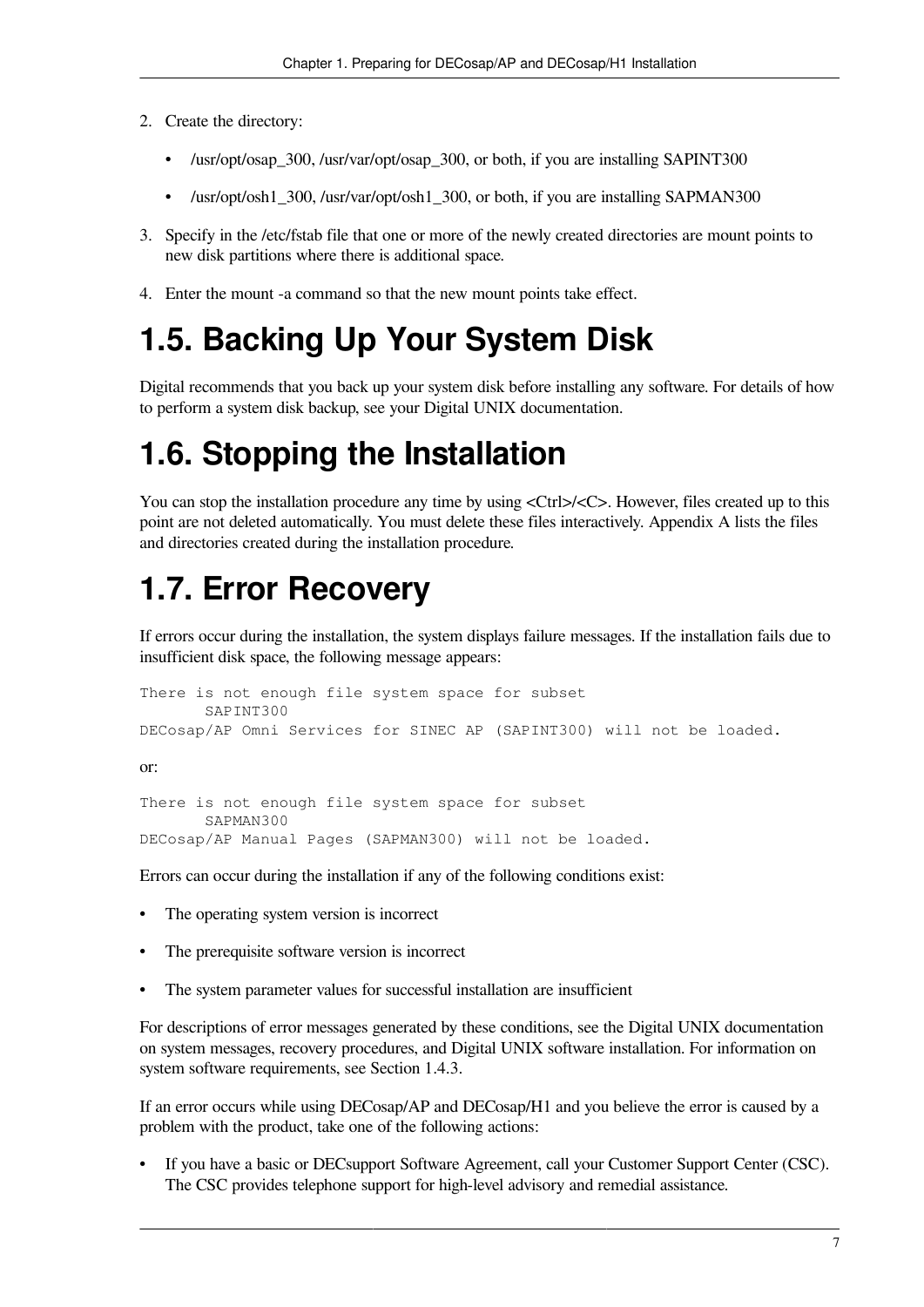- If you have a Self-Maintenance Software Agreement, you can submit a Software Performance Report (SPR).
- If you purchased DECosap/AP and DECosap/H1 within the last 90 days and you think the problem is caused by a software error, you can submit an SPR.

If you find an error in the DECosap/AP and DECosap/H1 documentation, fill out and submit one of the Reader's Comments forms at the back of the document containing the error. Include the section and page number where the error occurred.

When you submit an SPR, please take the following steps:

- 1. Describe as accurately as possible the circumstances and state of the system when the problem occurred. Include the description and version number of the DECosap/AP and DECosap/H1 product that you are using. Demonstrate the problem with specific examples.
- 2. Reduce the problem to as small a size as possible.
- 3. Remember to include listings of any command files, INCLUDE files, or relevant data files, and so forth.
- 4. Report only one problem per SPR. This will facilitate a faster response.
- 5. Mail the SPR package to Digital.

Experience shows that many SPR's do not contain enough information to duplicate or identify the problem. Concise, complete information helps Digital give accurate and timely service to software problems.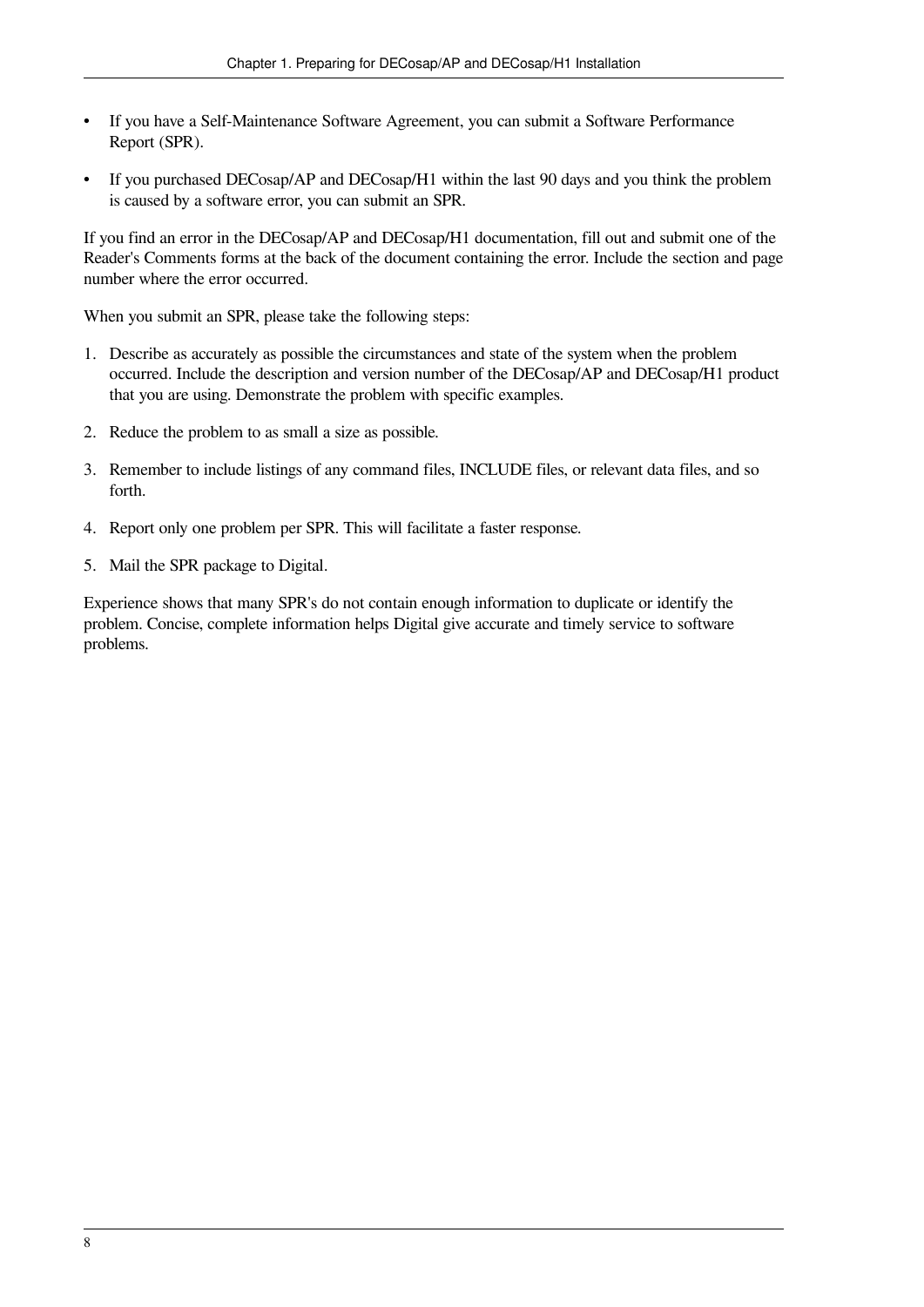# <span id="page-14-0"></span>**Chapter 2. Installing DECosap/AP and DECosap/H1**

This chapter describes the installation procedure for DECosap/AP and DECosap/H1 on Digital UNIX. Before starting the installation, read [Chapter](#page-6-0) 1, which describes general operations and requirements for installing the product.

The installation procedure describes how to install DECosap /AP and DECosap/H1 locally. In a local (node-specific) installation, the system on which you install the product uses its own disks to run it. The installation procedure loads DECosap/AP and DECosap/H1 files onto the disks that belong to the system where you perform the installation. When DECosap/AP and DECosap/H1 is run, its executable files are mapped into memory on the same system.

## <span id="page-14-1"></span>**2.1. Installing CD-ROM Consolidated Distribution Media**

Start the installation procedure as follows:

- 1. Mount the media on the appropriate disk drive.
- 2. Log in as superuser (login name root) to the system where you are installing DECosap/AP and DECosap/H1 for Digital UNIX.
- 3. Make sure that you are at the root  $($ ) directory by entering the following command:

 $#$  cd /

4. Specify the /mnt directory to be the mount point for the distribution file system on the drive. If your drive is ral, enter the following command:

```
# mount -dr /dev/rz4c /mnt
```
5. Enter a setld command that specifies the load function (-l) and identifies the directory in the mounted file system where DECosap/AP and DECosap/H1 subsets are located.

For example, if the directory location for these subsets is /mnt/OSAP300, enter the following command:

# setld -l /mnt/OSAP300

## <span id="page-14-2"></span>**2.2. Responding to Installation Procedure Prompts**

This section explains the installation procedure prompts and displays.

#### <span id="page-14-3"></span>**2.2.1. Selecting Subsets**

After you enter the setld command for local (node-specific) installations, the installation procedure displays the names of the DECosap/AP and DECosap/H1 subsets and asks you to specify the subsets that you want to load: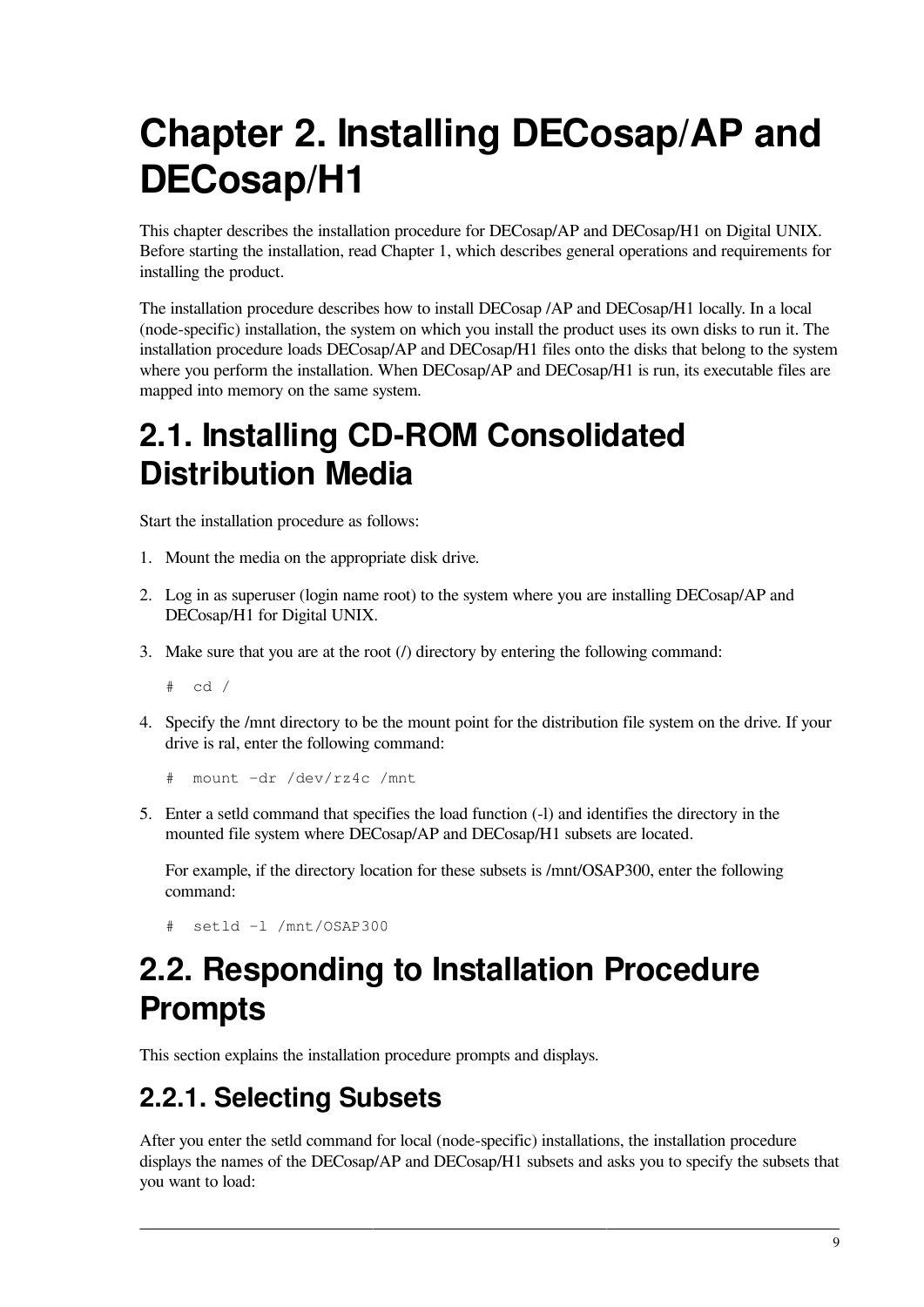The subsets listed below are optional:

There may be more optional subsets than can be presented on a single screen. If this is the case, you can choose subsets screen by screen or all at once on the last screen. All of the choices you make will be collected for your confirmation before any subsets are installed.

- 1. DECosap/AP Omni Services for SINEC AP
- 2. DECosap/AP Manual Pages
- 3. DECosap/H1 Omni Services for SINEC H1
- 4. DECosap/H1 Manual Pages

Or you may choose one of the following options:

- 1. ALL of the above
- 2. CANCEL selections and redisplay menus
- 3. EXIT without installing any subsets

Enter your choices or press RETURN to redisplay menus.

Choices (for example, 1 2 4-6):

If you specify more than one number at the prompt, separate each number with a space, not a comma.

Next, the script lets you verify your choice. For example, if you enter 5 in response to the previous prompt, you will see the following display:

```
You are installing the following subsets:
                       DECosap/AP Omni Services for SINEC AP
                       DECosap/AP Manual Pages
                       DECosap/H1 Omni Services for SINEC H1
                       DECosap/H1 Manual Pages
               Is this correct? (y/n):
```
If the displayed subsets are not the ones you intended to choose, enter n. In this case, the subset selection menu is again displayed, and you can correct your choice of optional subsets.

<span id="page-15-0"></span>If the displayed subsets are the ones you want to load, enter y.

#### **2.2.2. Monitoring Displays During the Subset Loading Process**

The procedure displays a message that the installation is starting:

Checking file system space required to install selected subsets:

File system space checked OK.

Installation procedure for:

The installation procedure continues.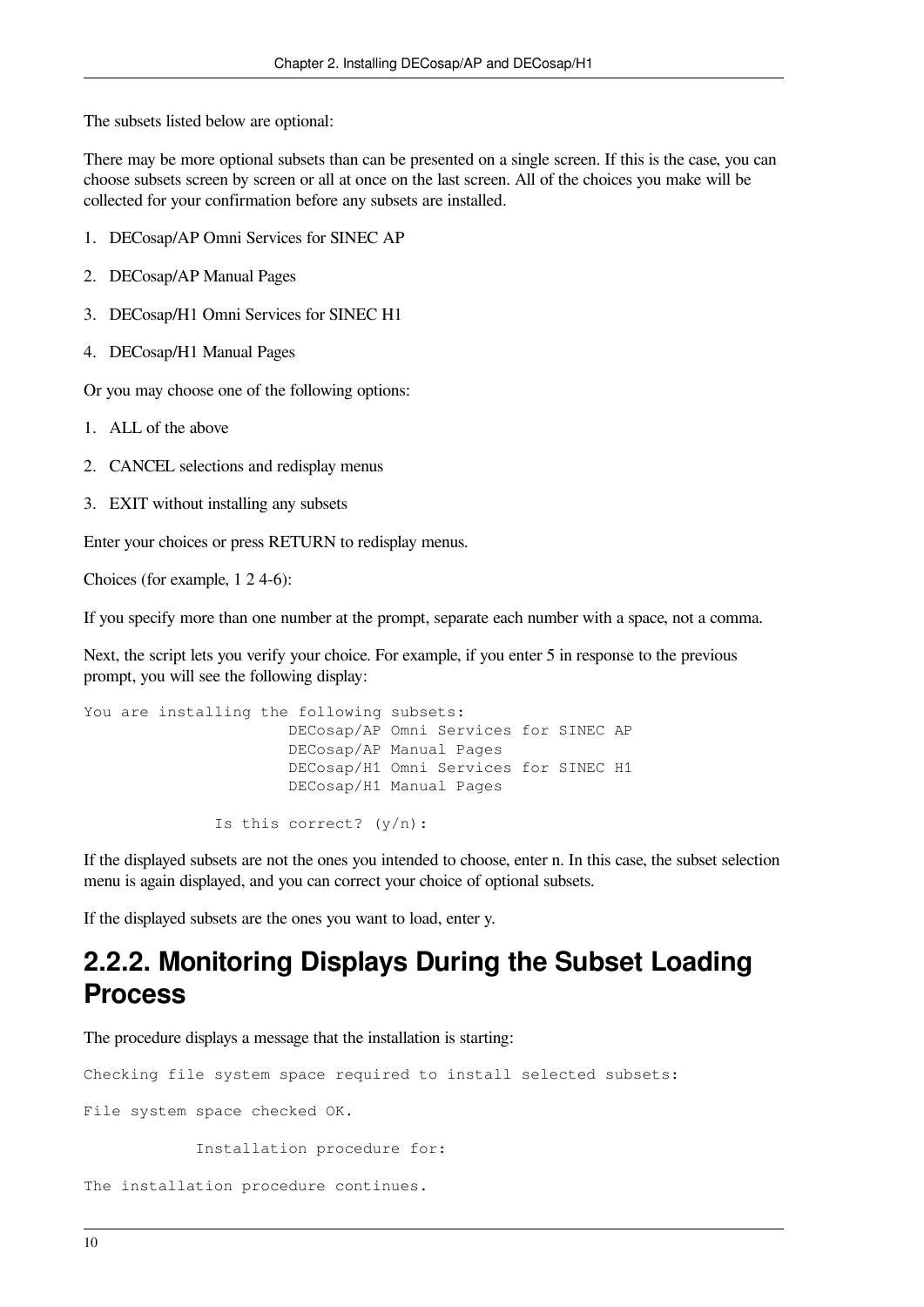If you are running the DECosap/AP and DECosap/H1 for Digital UNIX installation procedure but the NULL-INTERNET address was not configured, the following message appears:

Configuring SAPINT300

The null-internet is not configured for DECnet/OSI on this system, it must be configured in order to use DECosap for Digital UNIX. The proposed inactive area (null-internet) address is: { 49::FF-FF }. Use this address, unless it is already used on the network your system is connected to, or an address supplied by your network manager. If you are unsure about the address to use, please accept the proposed value.

To change the address permanently, edit the file /var/dna/script/start\_routing.ncl and include this address.

Please enter the inactive area address or press Return to accept the proposed value [49::FF-FF ]:

You can run the IVP or you can run it later using the following command: setld -v subsetname It is recommended that you run the IVP to verify the installation. Do you want to run the IVP now ?  $(y/n)$ 

If you do not wish to run the IVP now, enter n. (To run the IVP after installation, see [Chapter](#page-18-0) 3.) The installation procedure completes.

If you wish to run the IVP now, enter y. To continue with the IVP, see [Chapter](#page-18-0) 3.

[Appendix](#page-22-0) B contains the full listings for sample installation procedure.

[Chapter](#page-18-0) 3 discusses the post-installation requirements specified in the final informational messages from the procedure.

If, during the course of the installation, you encounter errors from the setld utility, see the Diagnostics section of the setld(8) reference page for an explanation of the error and the appropriate action to take.

If the verification process fails, you can look in the file /var/adm/smlogs/fverify.log to find information that can help you diagnose the problem.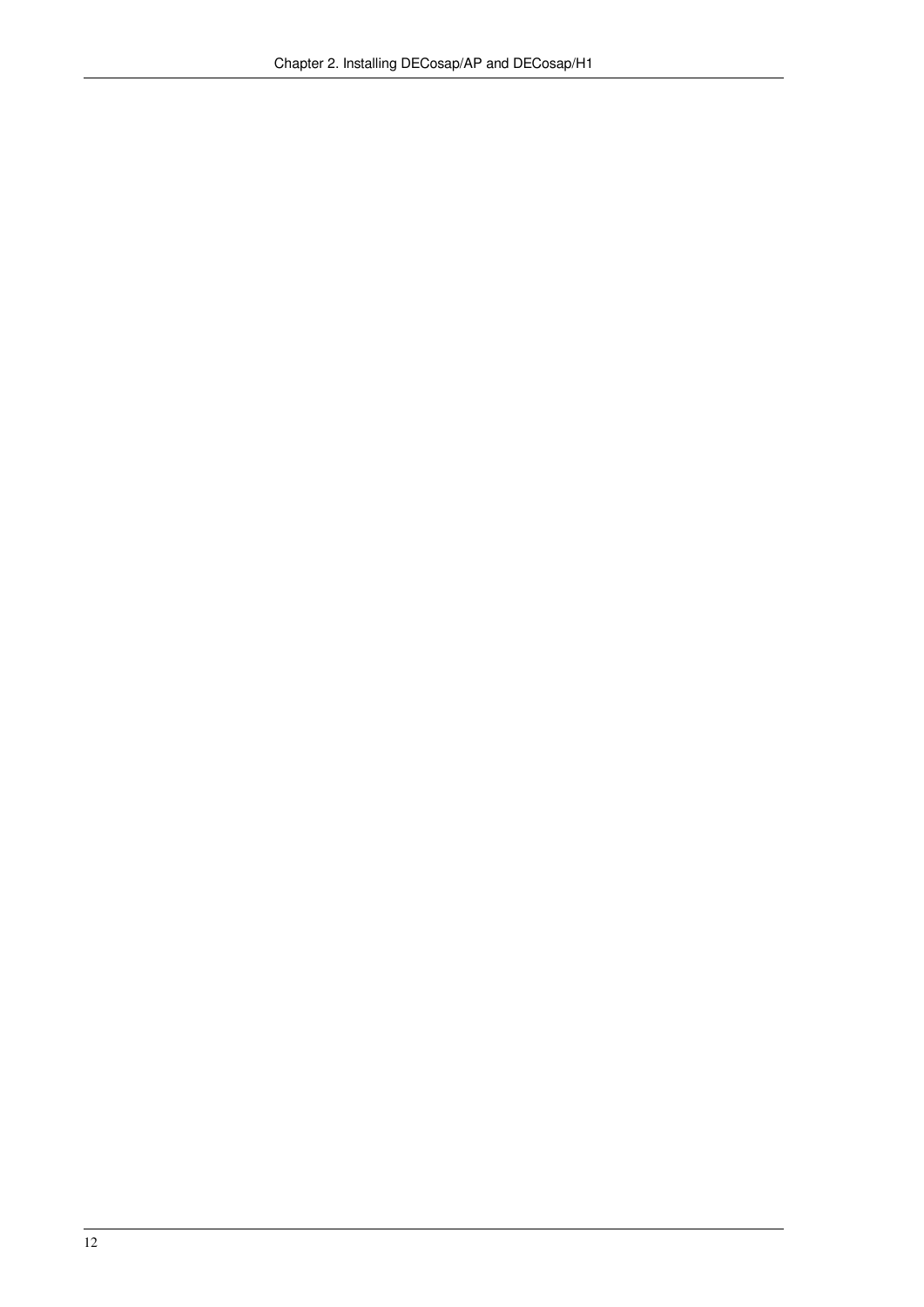# <span id="page-18-0"></span>**Chapter 3. Completing the Installation**

This chapter explains what you need to do after the installation to make DECosap/AP and DECosap/ H1 for Digital UNIX ready for use and describes how to access the DECosap /AP and DECosap/H1 for Digital UNIX documentation.

## <span id="page-18-1"></span>**3.1. Running the Installation Verification Procedure**

After installing DECosap/AP and DECosap/H1 for Digital UNIX, you should run the Installation Verification Procedure (IVP) independently to verify that the software is correctly installed and ready to use on your system. You might also want to run the IVP after a system failure to be sure that users can access DECosap/AP and DECosap/H1.

To run the IVP, enter one of the following commands:

```
# setld -v SAPINT300
```

```
setld -v SH1INT300
```
For a complete sample DECosap/AP and DECosap/H1 IVP, see [Appendix](#page-22-0) B.

## <span id="page-18-2"></span>**3.2. Location of Example Programs**

Several example programs are shipped with the DEComni BASE subsets. These files are located in the directory:

- /var/opt/osap\_300/examples for SAPINT300
- /var/opt/osh1\_300/examples for SAPMAN300

## <span id="page-18-3"></span>**3.3. Deleting DECosap/AP and DECosap/H1 from Your System**

If you must remove a version of DECosap/AP and DECosap/H1 from your system, delete each subset that you previously installed.

To delete subsets:

- 1. Log in as superuser (login name root).
- 2. Make sure you are at the root directory  $(1)$  by entering the following command:

```
# cd /
```
3. Enter the following form of the setld command:

```
# setld -i | grep SAP
```
or

# setld -i | grep SH1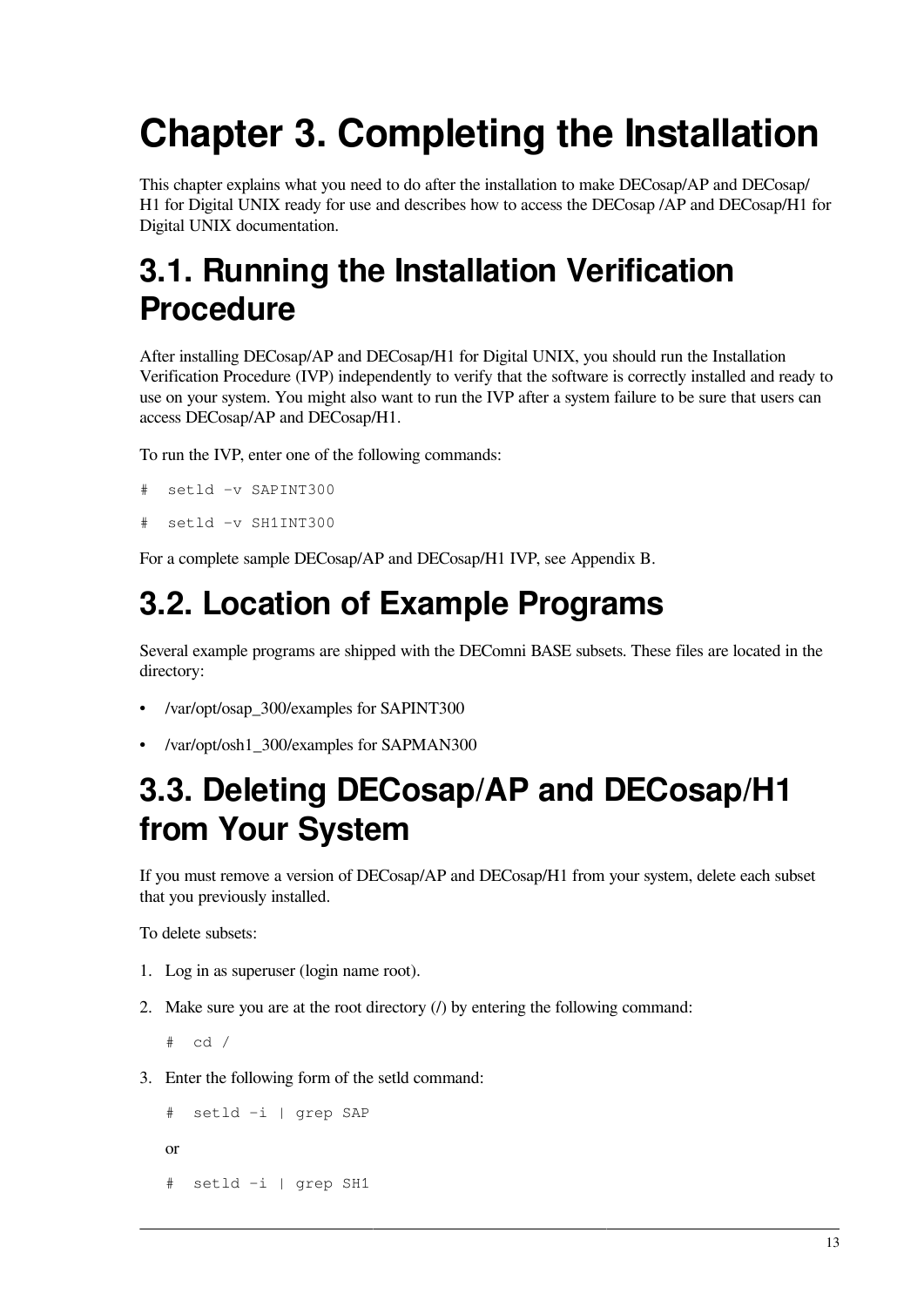- 4. Look for the word "installed" in the listing produced, then delete the installed subsets. For example:
	- # setld -d
	- # setld -d SH1INT300

## <span id="page-19-0"></span>**3.4. Displaying Documentation from CD-ROM**

The DECosap/AP and DECosap/H1 for Digital UNIX documentation is provided on the Digital UNIX Layered Products Online Documentation CD-ROM in Bookreader (.DECW\$BOOK) file format. You can display the Bookreader files on your workstation using the DECwindows Bookreader application. For information about accessing and displaying these files, refer to the *Digital UNIX Layered Products Disc User's Guide*.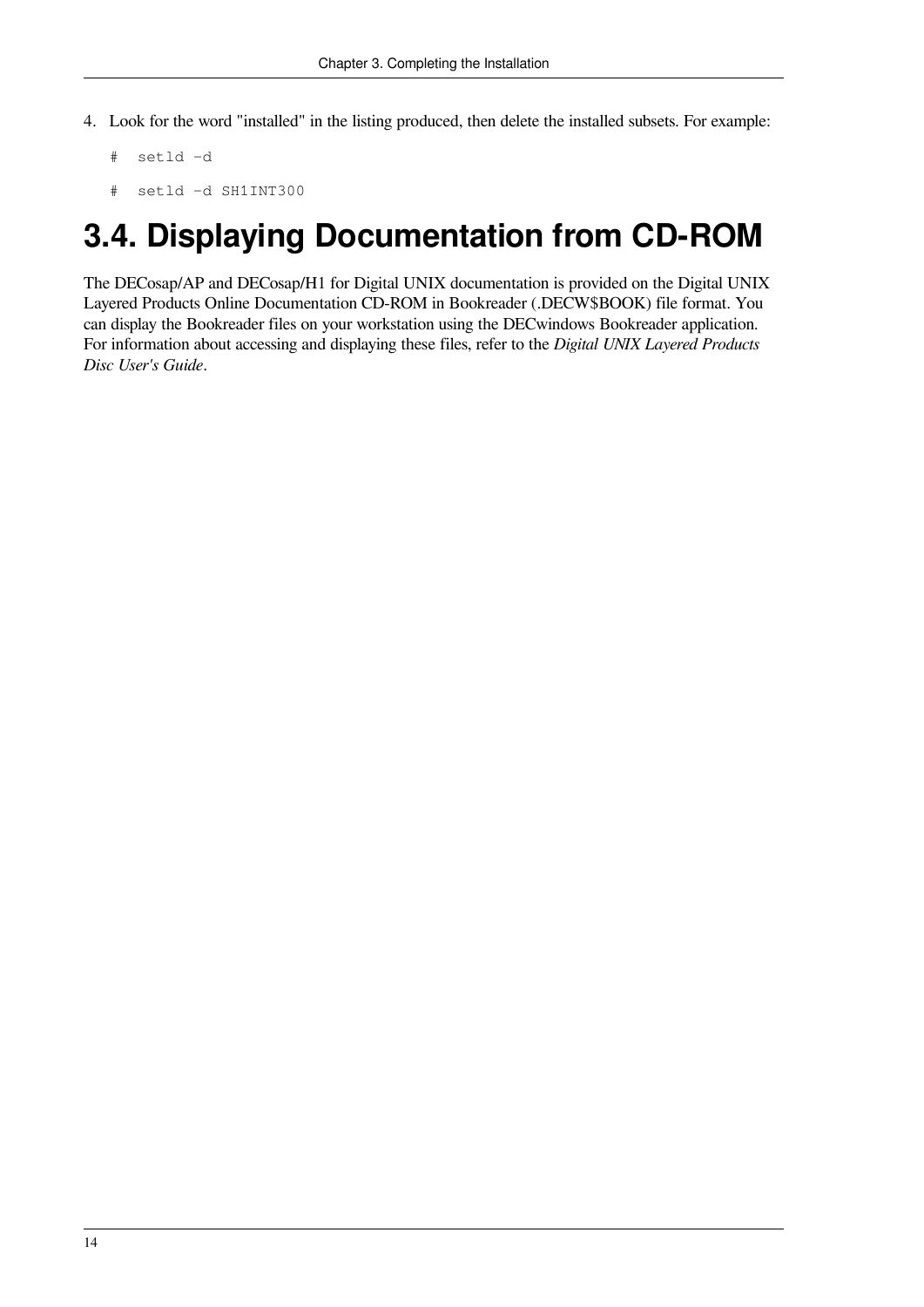# <span id="page-20-0"></span>**Appendix A. Files Installed on Your System**

Section A.1 and Section A.2 list the DECosap/AP and DECosap /H1 for Digital UNIX directories and files installed by the DECosap/AP Omni Services for SINEC AP. Section A.3 and Section A.4 list the DECosap/AP and DECosap/H1 directories and files installed by the DECosap/AP Manual Pages.

## <span id="page-20-1"></span>**A.1. Files Installed by the SAPINT300 Subset**

```
/var/opt/osap_300/examples
client.c
many_connections.c
many_connections.csh
osap_create_definition.c
osap_domain_services.c
osap_get_var_attr.c
osap_ivp
osap_ivp.c
osap_pi_services.c
osap_unsolst.c
osap_unsolst_server.c
osap_vmd_services.c
runivp_ap
server.c
switch board.c
```

```
/usr/opt/osap_300/lib
libosap_ap.a
libosap_ap.so
libosap_spt.a
libosap_spt.so
osap_codes.cat
```

```
/usr/opt/osap_300/include
omni_integrator2_defs_include.h
osap_codes.h
```

```
/usr/opt/osap_300/doc
relnotes.ps
relnotes.txt
```
## <span id="page-20-2"></span>**A.2. Files Installed by the SAPMAN300 Subset**

```
/usr/share/man/man3/omni_define.3sap
omni_exchange_data.3sap
omni_get_definition.3sap
omni_get_handle_by_name.3sap
omni_get_handle_list.3sap
omni_get_indications.3sap
omni_get_value.3sap
omni_listen.3sap
omni_modify_definition.3sap
omni_put_value.3sap
omni_send_value.3sap
```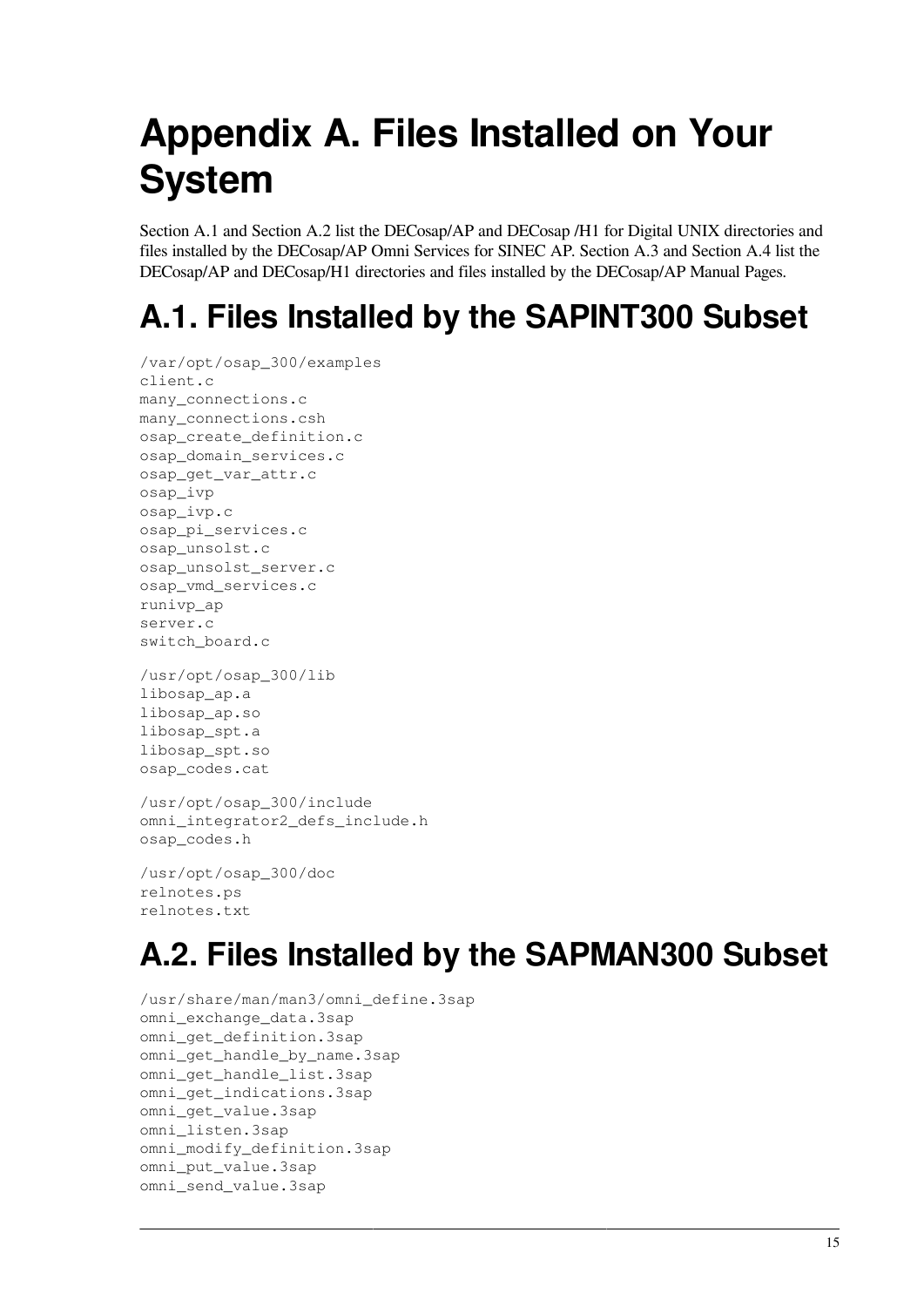## <span id="page-21-0"></span>**A.3. Files Installed by the SH1INT300 Subset**

/var/opt/osh1\_300/examples client.c many\_connections.c many\_connections.csh osap\_create\_definition.c osap\_domain\_services.c osap\_pi\_services.c osap\_vmd\_services.c osh1\_ivp osh1\_ivp.c runivp\_h1 server.c switch\_board.c

/usr/opt/osh1\_300/lib libosap\_h1.a libosap\_h1.so libosap\_spt.a libosap\_spt.so osh1\_codes.cat

#### /usr/opt/osh1\_300/include omni\_integrator3\_defs\_include.h osh1\_codes.h

/usr/opt/osh1\_300/doc relnotes.ps relnotes.txt

## <span id="page-21-1"></span>**A.4. Files Installed by the SH1MAN300 Subset**

/usr/share/man/man3 omni\_define.3sh1 omni\_exchange\_data.3sh1 omni\_get\_definition.3sh1 omni\_get\_handle\_by\_name.3sh1 omni\_get\_handle\_list.3sh1 omni\_get\_indications.3sh1 omni\_get\_value.3sh1 omni\_listen.3sh1 omni\_modify\_definition.3sh1 omni\_put\_value.3sh1 omni\_send\_value.3sh1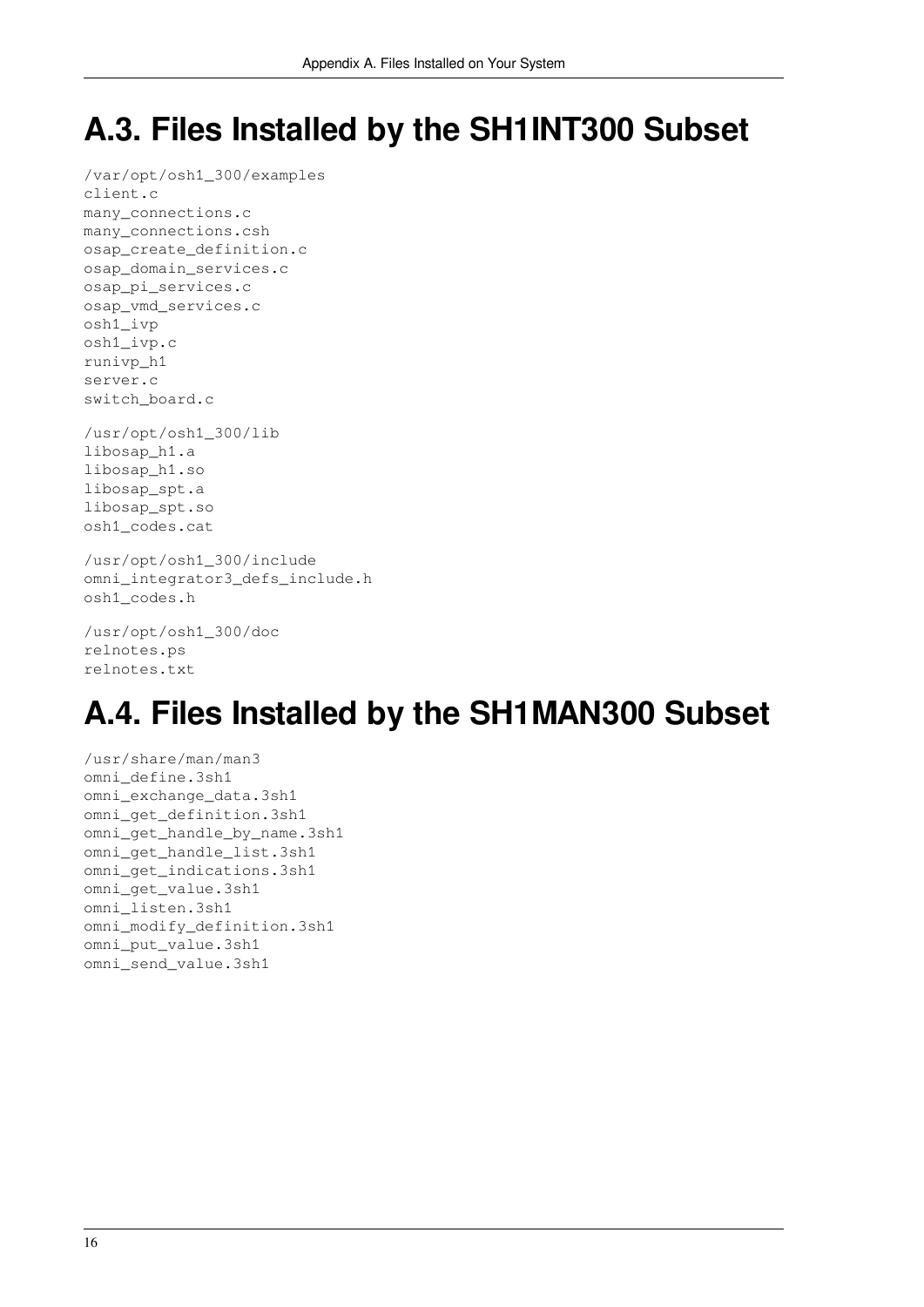# <span id="page-22-0"></span>**Appendix B. Sample Listings for DECosap/AP and DECosap/H1 Installation on Digital UNIX**

This appendix provides sample listings for the following procedures:

- An installation of DECosap/AP and DECosap/H1 for Digital UNIX on an AXP Alpha system using disk media
- <span id="page-22-1"></span>• An Installation Verification Procedure (IVP)

### **B.1. Installation on an AXP System Using Disk Media**

The subsets listed below are optional: There may be more optional subsets than can be presented on a single screen. If this is the case, you can choose subsets screen by screen or all at once on the last screen. All of the choices you make will be collected for your confirmation before any subsets are installed. 1) DECosap/AP Omni Services for SINEC AP 2) DECosap/AP Reference Pages 3) DECosap/H1 Omni Services for SINEC H1 4) DECosap/H1 Reference Pages Enter your choices or press RETURN to display the next screen. Choices (for example, 1 2 4-6): 5 You are installing the following optional subsets: DECosap/AP Omni Services for SINEC AP DECosap/AP Reference Pages DECosap/H1 Omni Services for SINEC H1 DECosap/H1 Reference Pages Is this correct? (y/n): y Checking file system space required to install selected subsets: File system space checked OK. Copyright (C) Digital Equipment Corporation. 1996. All Rights Reserved. Restricted Rights: Use, duplication, or disclosure by the U.S.

 Government is subject to restrictions as set forth in subparagraph (c) (1) (ii) of DFARS 252.227-7013, or in FAR 52.227-19, or in FAR 52.227-14 Alt. III, as applicable.

 This software is proprietary to and embodies the confidential technology of Digital Equipment Corporation. Possession, use, or copying of this software and media is authorized only pursuant to a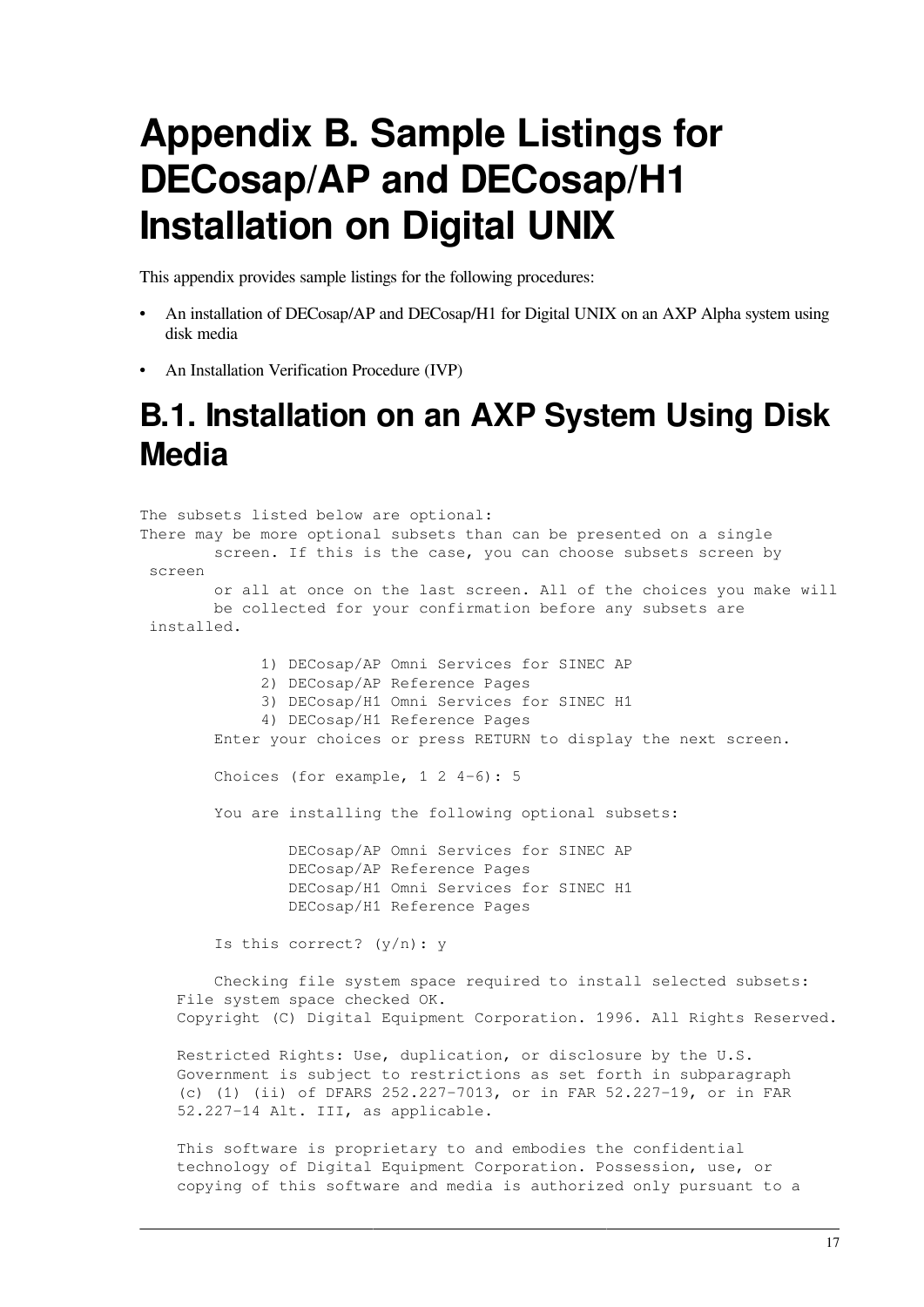valid written license from Digital or an authorized sublicensor. DECosap/H1 Omni Services for SINEC H1 Copying from . (disk) Verifying Copyright (C) Digital Equipment Corporation. 1996. All Rights Reserved. Restricted Rights: Use, duplication, or disclosure by the U.S. Government is subject to restrictions as set forth in subparagraph (c) (1) (ii) of DFARS 252.227-7013, or in FAR 52.227-19, or in FAR 52.227-14 Alt. III, as applicable. This software is proprietary to and embodies the confidential technology of Digital Equipment Corporation. Possession, use, or copying of this software and media is authorized only pursuant to a valid written license from Digital or an authorized sublicensor. DECosap/AP Omni Services for SINEC AP Copying from . (disk) Verifying Copyright (C) Digital Equipment Corporation. 1996. All Rights Reserved. Restricted Rights: Use, duplication, or disclosure by the U.S. Government is subject to restrictions as set forth in subparagraph (c) (1) (ii) of DFARS 252.227-7013, or in FAR 52.227-19, or in FAR 52.227-14 Alt. III, as applicable. This software is proprietary to and embodies the confidential technology of Digital Equipment Corporation. Possession, use, or copying of this software and media is authorized only pursuant to a valid written license from Digital or an authorized sublicensor. DECosap/AP Reference Pages Copying from . (disk) Verifying Installation procedure for SH1INT300. SH1INT300 software successfully installed. The null-internet is not configured for DECnet/OSI on this system, it must be configured in order to use DECosap (H1) for DEC OSF/1 AXP. The proposed inactive area (null-internet) address is: { 49::FF-FF }. Use this address, unless it is already used on the network your system is connected to, or an address supplied by your network manager. If you are unsure about the address to use, please accept the proposed value. To change the address permanently, edit the file /var/dna/script/start\_routing.ncl and include this address. Please enter the inactive area address or press Return to accept the proposed value [ 49::FF-FF ] :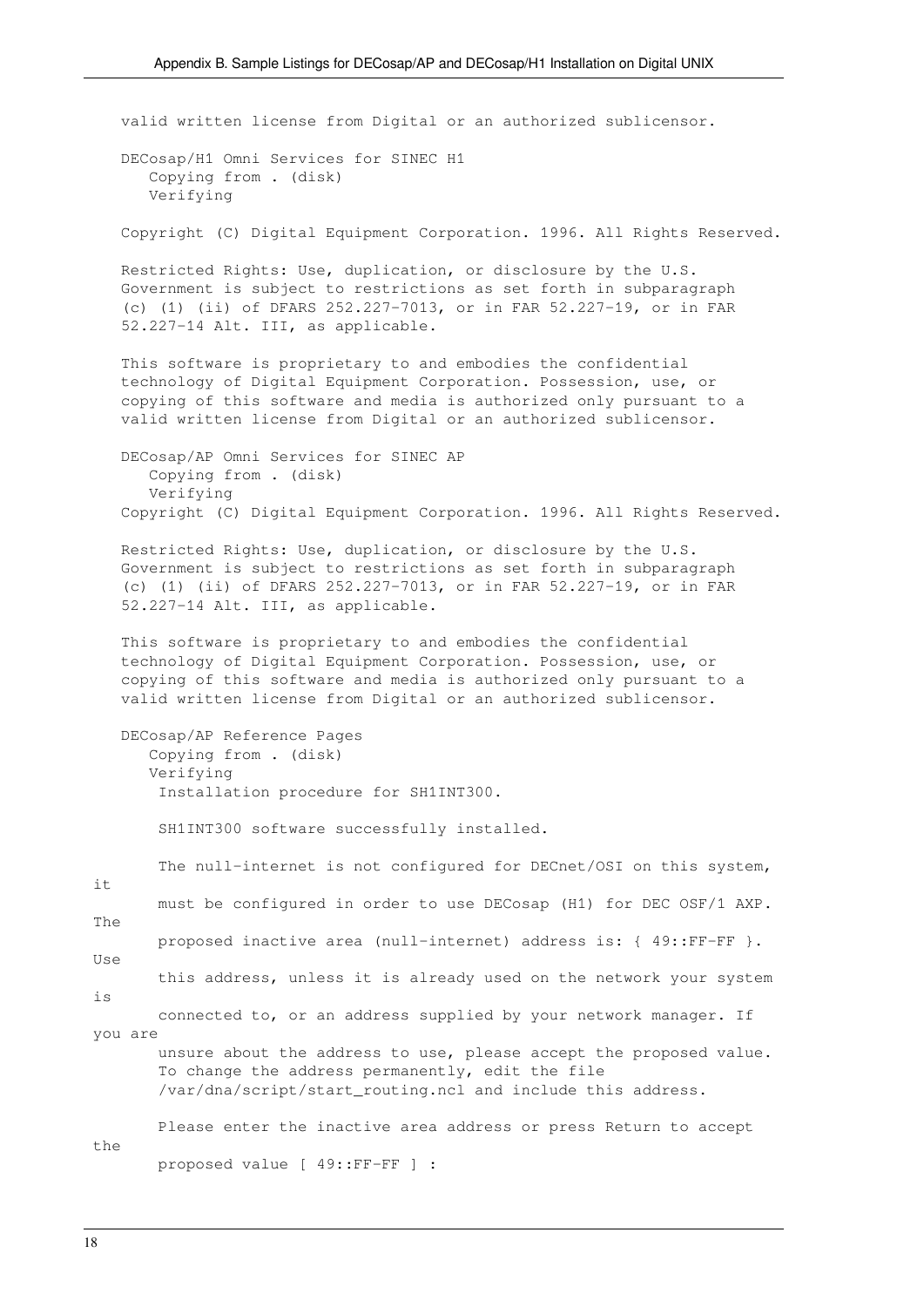### <span id="page-24-0"></span>**B.2. Sample Installation Verification Procedure for DECosap/AP Omni Services for SINEC AP**

Checking file system space required to install specified subsets:

File system space checked OK. Copyright (C) Digital Equipment Corporation. 1996. All Rights Reserved.

Restricted Rights: Use, duplication, or disclosure by the U.S. Government is subject to restrictions as set forth in subparagraph (c) (1) (ii) of DFARS 252.227-7013, or in FAR 52.227-19, or in FAR 52.227-14 Alt. III, as applicable.

This software is proprietary to and embodies the confidential technology of Digital Equipment Corporation. Possession, use, or copying of this software and media is authorized only pursuant to a valid written license from Digital or an authorized sublicensor.

DECosap/AP Omni Services for SINEC AP Copying from . (disk) Verifying

Installation procedure for SAPINT300.

SAPINT300 software successfully installed.

Configuring "DECosap/AP Omni Services for SINEC AP" (SAPINT300) Installation configuration procedure for SAPINT300. Checking your system configuration and configuring DECosap SINEC AP services for DEComni. This will take a few minutes and requires your attention, please stand by.

Adding DECosap SINEC AP services to DEComni. This will take a few minutes, please stand by.

It is recommended that you run the IVP to verify the installation: you can run it now by replying 'yes' to the following question, or you can run it later using the following command: setld -v SAPINT300

Do you want to run the IVP now ? (y/n) y

DECosap for Digital UNIX V3.0 - Building IVP DECosap for Digital UNIX V3.0 - Starting IVP DECosap for Digital UNIX V3.0 - Installation Verification Procedure (IVP)

IVP: omni\_server is not active ... starting omni\_server

Startup procedure for: DEComni for Digital UNIX V3.0

\*\*\*\*\*\*\*\*\*\*\*\*\*\*\*\*\*\*\*\*\*\*\*\*\*\*\*\*\*\*\*\*\*\*\*\*\*\*\*\*\*\*\*\*\*\*\*\*\*\*\*\*\*\* \* omni\_startup now calling the ods\_startup procedure \*

\*\*\*\*\*\*\*\*\*\*\*\*\*\*\*\*\*\*\*\*\*\*\*\*\*\*\*\*\*\*\*\*\*\*\*\*\*\*\*\*\*\*\*\*\*\*\*\*\*\*\*\*\*\*

Checking for required directories ...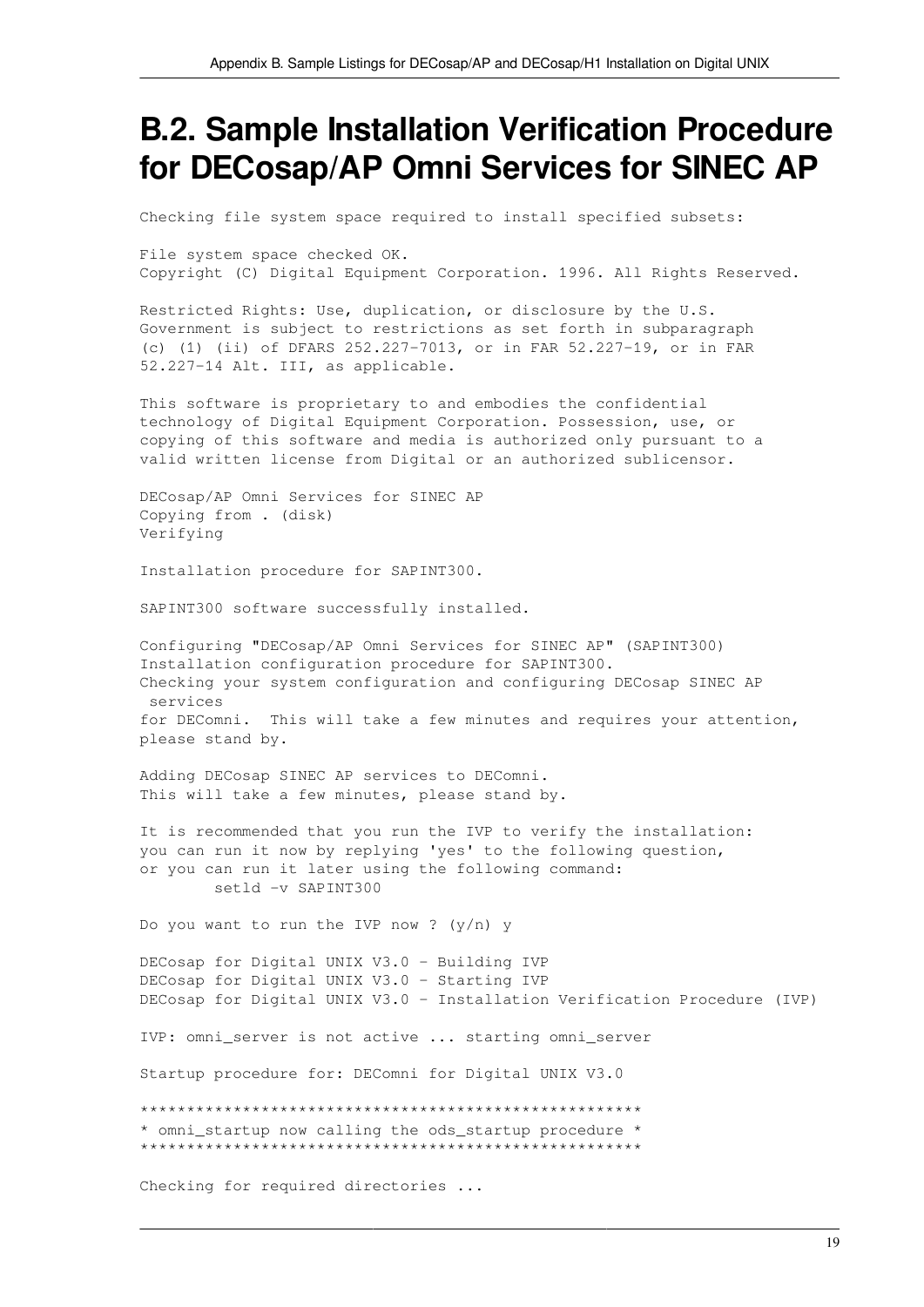Checking for required files ...

Checking cache area /ods/cache/ ...

/ods/cache/ods\_cache\_5.dat: Compressed by 7.14% [11 entries] /ods/cache/ods\_cache\_13.dat: Compressed by 8.00% [8 entries]

Checking Schema area /ods/local/ ...

Valid Schema definitions found in the attribute schema database as: OC ALIASED\_NAME CN C L S O OU P\_ADDR APC OWNER APT AEQ MAPV SY OBJ\_ID BER PSAP SSAP TSAP N\_ADDR AS\_LIST DESCR VMD DOM DEL VN APPSN APROF VERSION NLEVEL MAX\_CALLED MAX\_CALLING MAX\_SEG CBB\_LIST SS\_LIST VENDOR MODEL REV INUM DN SHARE CONT\_FILE CAP\_FILE PN REUSE ARG MON DOM\_LIST VAR ATYPE ADDR\_T ADDR\_V NETADDRESS RESPTIMER COMPLTIMER MUX NEGOTIATION

Valid Schema definitions found in the object class schema database as: TOP ALIAS C L O OU AP AE DSA DEVICE TAE OAE AS VMD DOMAIN PI NVAR UNVAR OSAP

ODS\_STARTUP: Normal completion. \*\*\*\*\*\*\*\*\*\*\*\*\*\*\*\*\*\*\*\*\*\*\*\*\*\*\*\*\*\*\*\*\*\*\*\*\*\*\*\*\*\*\*\*\*\*\*\*\*\*\*\*\*\* \* omni\_startup now calling the omni\_schema procedure \* \*\*\*\*\*\*\*\*\*\*\*\*\*\*\*\*\*\*\*\*\*\*\*\*\*\*\*\*\*\*\*\*\*\*\*\*\*\*\*\*\*\*\*\*\*\*\*\*\*\*\*\*\*\*

omni\_schema.sh: Normal Completion.

\*\*\*\*\*\*\*\*\*\*\*\*\*\*\*\*\*\*\*\*\*\*\*\*\*\*\*\*\*\*\*\*\*\*\*\*\*\*\*\*\*\*\*\*\*\*\*\*\* \* omni\_startup now registering the omniview VMD \* \*\*\*\*\*\*\*\*\*\*\*\*\*\*\*\*\*\*\*\*\*\*\*\*\*\*\*\*\*\*\*\*\*\*\*\*\*\*\*\*\*\*\*\*\*\*\*\*\*

The omniview VMD (omni\_local\_vmd) is already registered.

```
********************************************************
omni_startup: now starting the omni_server daemon...DONE.
pid: 5999
********************************************************
```
The DEComni for Digital UNIX V3.0 startup has successfully completed.

```
IVP: defining VMD's for IVP
IVP: starting the application server
OSAPIVPS - create_vmd: OSAPIVPC (OSAPIVPC)
OSAPIVPS - create_vmd: OSAPIVPS (OSAPIVPS)
OSAPIVPS - create_domain: SIMATIC_S5 on OSAPIVPC
OSAPIVPS - create_domain: OSAP_DOM1 on OSAPIVPC
OSAPIVPS - create_domain: OSAP_DOM3 on OSAPIVPC
OSAPIVPS - create_pi: OSAP_PI1 () on OSAPIVPC
OSAPIVPS - create message: LocalMessage (1024 bytes max message) on
 OSAPIVPS
OSAPIVPS - create_message: RemoteMessage (1024 bytes max message) on
 OSAPIVPC
OSAPIVPS - define_simple_type: NT_Bool on OSAPIVPS
OSAPIVPS - define_named_var: VMD_BOOL on OSAPIVPS
OSAPIVPS - define_simple_type: NT_Int8 on OSAPIVPS
OSAPIVPS - define_named_var: VMD_INT8 on OSAPIVPS
OSAPIVPS - define_simple_type: NT_Int16 on OSAPIVPS
```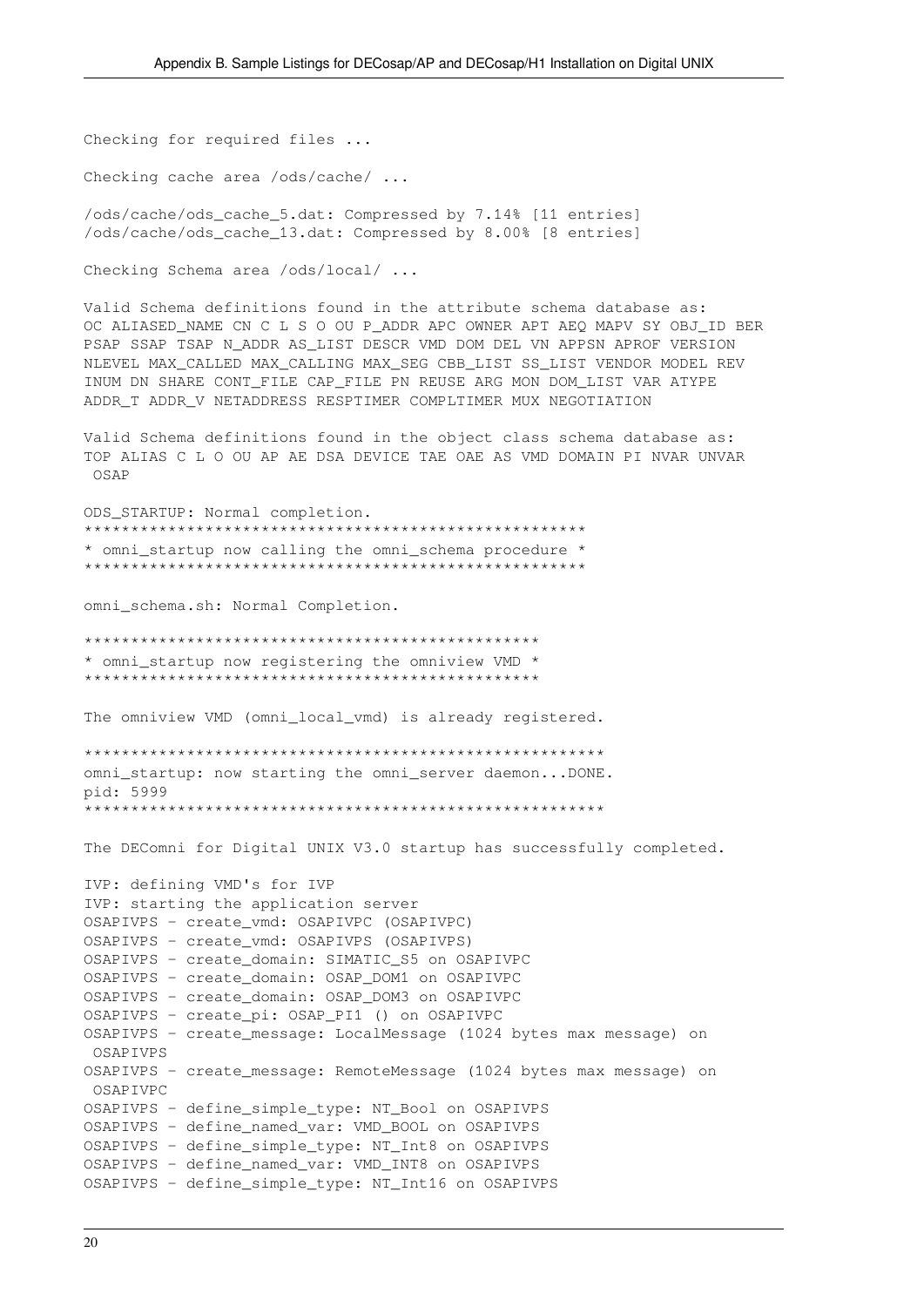OSAPIVPS - define\_named\_var: VMD\_INT16 on OSAPIVPS OSAPIVPS - define\_simple\_type: NT\_Int32 on OSAPIVPS OSAPIVPS - define\_named\_var: VMD\_INT32 on OSAPIVPS OSAPIVPS - define\_simple\_type: NT\_Un8 on OSAPIVPS OSAPIVPS - define\_named\_var: VMD\_UN8 on OSAPIVPS OSAPIVPS - define\_simple\_type: NT\_Un16 on OSAPIVPS OSAPIVPS - define\_named\_var: VMD\_UN16 on OSAPIVPS OSAPIVPS - define\_simple\_type: NT\_Un32 on OSAPIVPS OSAPIVPS - define\_named\_var: VMD\_UN32 on OSAPIVPS OSAPIVPS - define\_simple\_type: NT\_FP on OSAPIVPS OSAPIVPS - define\_named\_var: VMD\_FP on OSAPIVPS OSAPIVPS - define\_simple\_type: NT\_BS16 on OSAPIVPS OSAPIVPS - define\_named\_var: VMD\_BS16 on OSAPIVPS OSAPIVPS - define\_simple\_type: NT\_OS16 on OSAPIVPS OSAPIVPS - define\_named\_var: VMD\_OS16 on OSAPIVPS OSAPIVPS - define\_simple\_type: NT\_VS16 on OSAPIVPS OSAPIVPS - define\_named\_var: VMD\_VS16 on OSAPIVPS OSAPIVPS - define\_simple\_type: NT\_TI on OSAPIVPS OSAPIVPS - define\_named\_var: VMD\_TI on OSAPIVPS OSAPIVPS - define\_simple\_type: NT\_TD on OSAPIVPS OSAPIVPS - define\_named\_var: VMD\_TD on OSAPIVPS OSAPIVPS - define\_array\_type: NT\_ArBool on OSAPIVPS OSAPIVPS - define\_named\_var: VMD\_ARBOOL on OSAPIVPS OSAPIVPS - define\_array\_type: NT\_ArInt16 on OSAPIVPS OSAPIVPS - define\_named\_var: VMD\_ARINT8 on OSAPIVPS OSAPIVPS - define\_array\_type: NT\_ArInt8 on OSAPIVPS OSAPIVPS - define\_named\_var: VMD\_ARINT16 on OSAPIVPS OSAPIVPS - define\_array\_type: NT\_ArInt32 on OSAPIVPS OSAPIVPS - define\_named\_var: VMD\_ARINT32 on OSAPIVPS OSAPIVPS - define\_array\_type: NT\_ArUn8 on OSAPIVPS OSAPIVPS - define\_named\_var: VMD\_ARUN8 on OSAPIVPS OSAPIVPS - define\_array\_type: NT\_ArUn16 on OSAPIVPS OSAPIVPS - define\_named\_var: VMD\_ARUN16 on OSAPIVPS OSAPIVPS - define\_array\_type: NT\_ArUn32 on OSAPIVPS OSAPIVPS - define\_named\_var: VMD\_ARUN32 on OSAPIVPS OSAPIVPS - define\_array\_type: NT\_ArFP on OSAPIVPS OSAPIVPS - define\_named\_var: VMD\_ARFP on OSAPIVPS OSAPIVPS - define\_array\_type: NT\_ArBS16 on OSAPIVPS OSAPIVPS - define\_named\_var: VMD\_ARBS16 on OSAPIVPS OSAPIVPS - define\_array\_type: NT\_ArOS16 on OSAPIVPS OSAPIVPS - define\_named\_var: VMD\_AROS16 on OSAPIVPS OSAPIVPS - define\_array\_type: NT\_ArVS16 on OSAPIVPS OSAPIVPS - define\_named\_var: VMD\_ARVS16 on OSAPIVPS OSAPIVPS - define\_array\_type: NT\_ArTI on OSAPIVPS OSAPIVPS - define\_named\_var: VMD\_ARTI on OSAPIVPS OSAPIVPS - define\_array\_type: NT\_ArTD on OSAPIVPS OSAPIVPS - define\_named\_var: VMD\_ARTD on OSAPIVPS OSAPIVPS - define\_array\_type: NT\_Ar\_Ar on OSAPIVPS OSAPIVPS - define\_named\_var: VMD\_AR\_AR on OSAPIVPS OSAPIVPS - define\_struct\_type: NT\_Str\_1 on OSAPIVPS OSAPIVPS - define\_array\_type: NT\_Ar\_Str on OSAPIVPS OSAPIVPS - define\_named\_var: VMD\_AR\_STR on OSAPIVPS OSAPIVPS - define\_struct\_type: NT\_Str\_All on OSAPIVPS OSAPIVPS - define\_named\_var: VMD\_STR\_ALL on OSAPIVPS OSAPIVPS - define\_struct\_type: NT\_Str\_Ar on OSAPIVPS OSAPIVPS - define\_named\_var: VMD\_STR\_AR on OSAPIVPS OSAPIVPS - define\_struct\_type: NT\_Str\_2 on OSAPIVPS OSAPIVPS - define\_struct\_type: NT\_Str\_Str on OSAPIVPS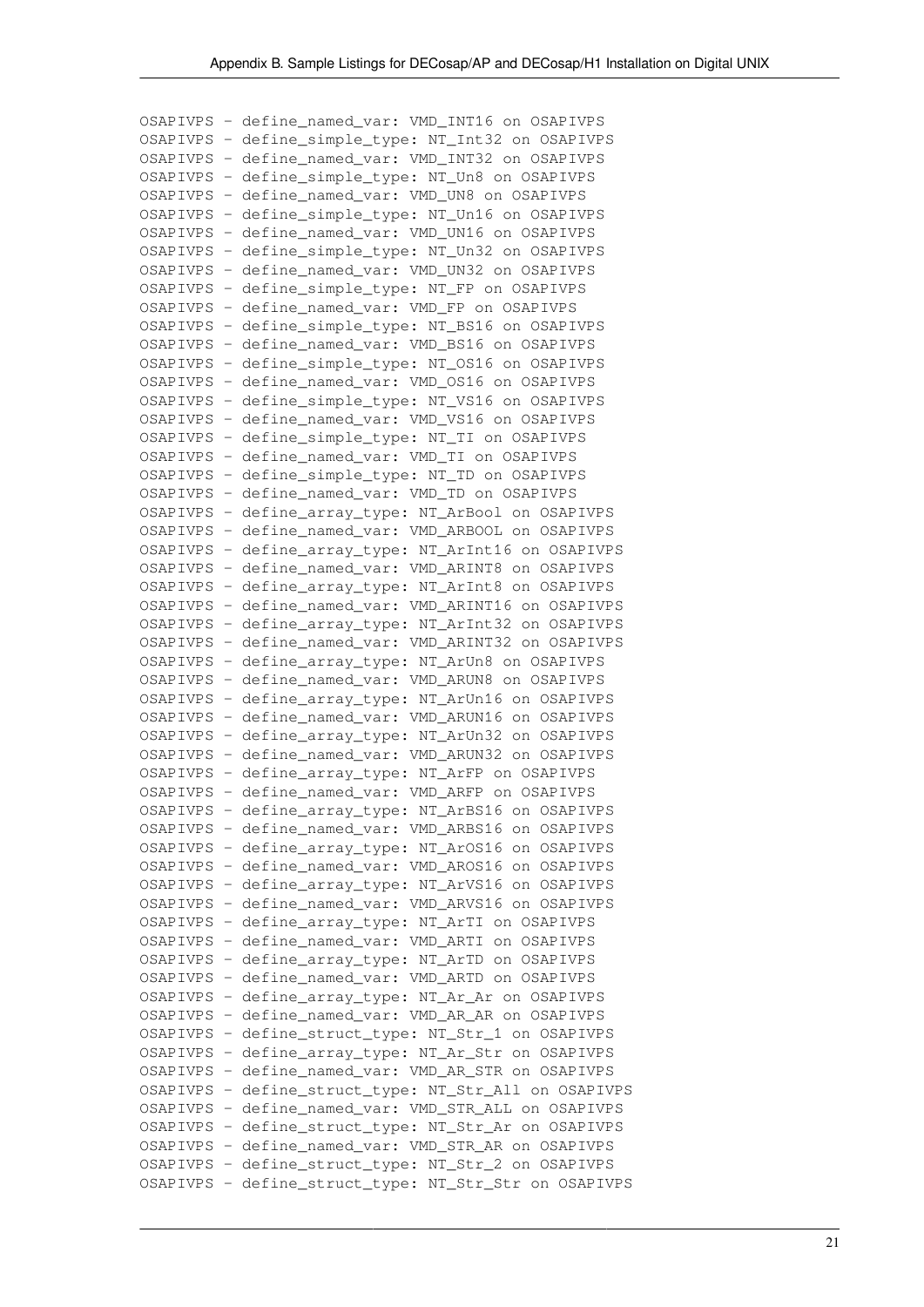OSAPIVPS - define\_named\_var: VMD\_STR\_STR on OSAPIVPS OSAPIVPS - define\_simple\_type: NT\_WCOS16 on OSAPIVPS OSAPIVPS - define\_named\_var: VMD\_WCOS16 on OSAPIVPS OSAPIVPS - define\_simple\_type: NT\_Bool on OSAPIVPC OSAPIVPS - define\_named\_var: VMD\_BOOL on OSAPIVPC OSAPIVPS - define\_simple\_type: NT\_Int8 on OSAPIVPC OSAPIVPS - define\_named\_var: VMD\_INT8 on OSAPIVPC OSAPIVPS - define\_simple\_type: NT\_Int16 on OSAPIVPC OSAPIVPS - define\_named\_var: VMD\_INT16 on OSAPIVPC OSAPIVPS - define\_simple\_type: NT\_Int32 on OSAPIVPC OSAPIVPS - define\_named\_var: VMD\_INT32 on OSAPIVPC OSAPIVPS - define\_simple\_type: NT\_Un8 on OSAPIVPC OSAPIVPS - define\_named\_var: VMD\_UN8 on OSAPIVPC OSAPIVPS - define\_simple\_type: NT\_Un16 on OSAPIVPC OSAPIVPS - define\_named\_var: VMD\_UN16 on OSAPIVPC OSAPIVPS - define\_simple\_type: NT\_Un32 on OSAPIVPC OSAPIVPS - define\_named\_var: VMD\_UN32 on OSAPIVPC OSAPIVPS - define\_simple\_type: NT\_FP on OSAPIVPC OSAPIVPS - define\_named\_var: VMD\_FP on OSAPIVPC OSAPIVPS - define\_simple\_type: NT\_BS16 on OSAPIVPC OSAPIVPS - define\_named\_var: VMD\_BS16 on OSAPIVPC OSAPIVPS - define\_simple\_type: NT\_OS16 on OSAPIVPC OSAPIVPS - define\_named\_var: VMD\_OS16 on OSAPIVPC OSAPIVPS - define\_simple\_type: NT\_VS16 on OSAPIVPC OSAPIVPS - define\_named\_var: VMD\_VS16 on OSAPIVPC OSAPIVPS - define\_simple\_type: NT\_TI on OSAPIVPC OSAPIVPS - define\_named\_var: VMD\_TI on OSAPIVPC OSAPIVPS - define\_simple\_type: NT\_TD on OSAPIVPC OSAPIVPS - define\_named\_var: VMD\_TD on OSAPIVPC OSAPIVPS - define\_array\_type: NT\_ArBool on OSAPIVPC OSAPIVPS - define\_named\_var: VMD\_ARBOOL on OSAPIVPC OSAPIVPS - define\_array\_type: NT\_ArInt16 on OSAPIVPC OSAPIVPS - define\_named\_var: VMD\_ARINT8 on OSAPIVPC OSAPIVPS - define\_array\_type: NT\_ArInt8 on OSAPIVPC OSAPIVPS - define\_named\_var: VMD\_ARINT16 on OSAPIVPC OSAPIVPS - define\_array\_type: NT\_ArInt32 on OSAPIVPC OSAPIVPS - define\_named\_var: VMD\_ARINT32 on OSAPIVPC OSAPIVPS - define\_array\_type: NT\_ArUn8 on OSAPIVPC OSAPIVPS - define\_named\_var: VMD\_ARUN8 on OSAPIVPC OSAPIVPS - define\_array\_type: NT\_ArUn16 on OSAPIVPC OSAPIVPS - define\_named\_var: VMD\_ARUN16 on OSAPIVPC OSAPIVPS - define\_array\_type: NT\_ArUn32 on OSAPIVPC OSAPIVPS - define\_named\_var: VMD\_ARUN32 on OSAPIVPC OSAPIVPS - define\_array\_type: NT\_ArFP on OSAPIVPC OSAPIVPS - define\_named\_var: VMD\_ARFP on OSAPIVPC OSAPIVPS - define\_array\_type: NT\_ArBS16 on OSAPIVPC OSAPIVPS - define\_named\_var: VMD\_ARBS16 on OSAPIVPC OSAPIVPS - define\_array\_type: NT\_ArOS16 on OSAPIVPC OSAPIVPS - define\_named\_var: VMD\_AROS16 on OSAPIVPC OSAPIVPS - define\_array\_type: NT\_ArVS16 on OSAPIVPC OSAPIVPS - define\_named\_var: VMD\_ARVS16 on OSAPIVPC OSAPIVPS - define\_array\_type: NT\_ArTI on OSAPIVPC OSAPIVPS - define\_named\_var: VMD\_ARTI on OSAPIVPC OSAPIVPS - define\_array\_type: NT\_ArTD on OSAPIVPC OSAPIVPS - define\_named\_var: VMD\_ARTD on OSAPIVPC OSAPIVPS - define\_array\_type: NT\_Ar\_Ar on OSAPIVPC OSAPIVPS - define\_named\_var: VMD\_AR\_AR on OSAPIVPC OSAPIVPS - define\_struct\_type: NT\_Str\_1 on OSAPIVPC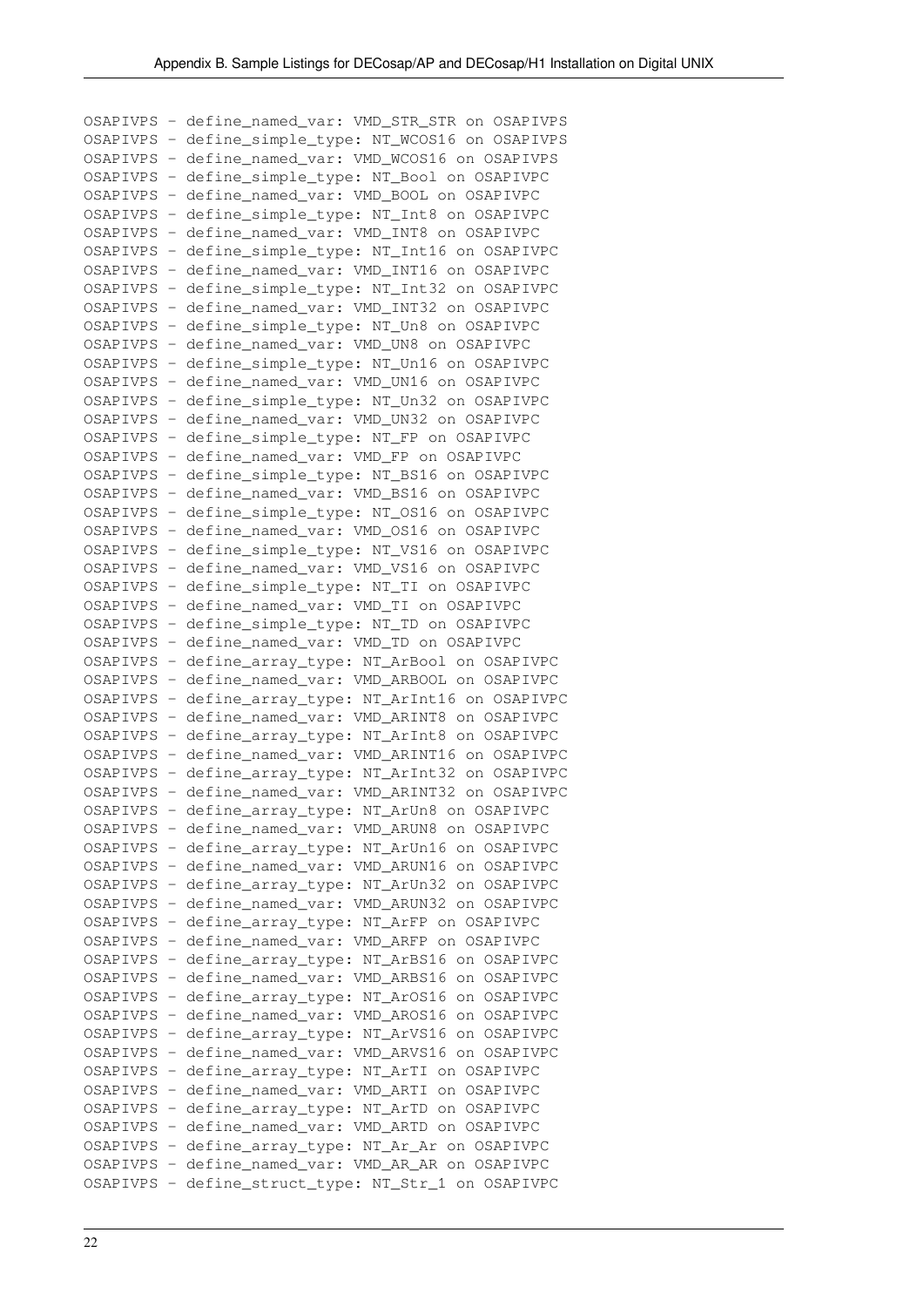OSAPIVPS - define\_array\_type: NT\_Ar\_Str on OSAPIVPC OSAPIVPS - define\_named\_var: VMD\_AR\_STR on OSAPIVPC OSAPIVPS - define\_struct\_type: NT\_Str\_All on OSAPIVPC OSAPIVPS - define\_named\_var: VMD\_STR\_ALL on OSAPIVPC OSAPIVPS - define\_struct\_type: NT\_Str\_Ar on OSAPIVPC OSAPIVPS - define\_named\_var: VMD\_STR\_AR on OSAPIVPC OSAPIVPS - define\_struct\_type: NT\_Str\_2 on OSAPIVPC OSAPIVPS - define\_struct\_type: NT\_Str\_Str on OSAPIVPC OSAPIVPS - define\_named\_var: VMD\_STR\_STR on OSAPIVPC OSAPIVPS - define\_simple\_type: NT\_WCOS16 on OSAPIVPC OSAPIVPS - define\_named\_var: VMD\_WCOS16 on OSAPIVPC OSAPIVPS - define\_unnamed\_var: DB:190:12 on OSAPIVPS OSAPIVPS - define\_unnamed\_var: DB:190:12 on OSAPIVPC OSAPIVPS - Listening for OSAPIVPC ... OSAPIVPS - Listen completed, accepting connection OSAPIVPS - Connection succesfully accepted OSAPIVPS - Entering server mode OSAPIVPS - define\_unnamed\_var: DB:190:0 on OSAPIVPS OSAPIVPS - define\_unnamed\_var: DB:190:1 on OSAPIVPS OSAPIVPS - define\_unnamed\_var: DB:190:2 on OSAPIVPS OSAPIVPS - define\_unnamed\_var: DB:190:3 on OSAPIVPS OSAPIVPS - define\_unnamed\_var: DB:190:5 on OSAPIVPS OSAPIVPS - define\_unnamed\_var: DB:190:6 on OSAPIVPS OSAPIVPS - define\_unnamed\_var: DB:190:7 on OSAPIVPS OSAPIVPS - define\_unnamed\_var: DB:190:9 on OSAPIVPS OSAPIVPS - define\_unnamed\_var: DB:190:11 on OSAPIVPS OSAPIVPS - define\_unnamed\_var: DB:190:20 on OSAPIVPS OSAPIVPS - define\_unnamed\_var: DB:190:434 on OSAPIVPS OSAPIVPS - define\_unnamed\_var: DB:190:436 on OSAPIVPS OSAPIVPS - define\_unnamed\_var: DB:190:30 on OSAPIVPS OSAPIVPS - define\_unnamed\_var: DB:190:40 on OSAPIVPS OSAPIVPS - define\_unnamed\_var: DB:190:50 on OSAPIVPS OSAPIVPS - define\_unnamed\_var: DB:190:60 on OSAPIVPS OSAPIVPS - define\_unnamed\_var: DB:190:80 on OSAPIVPS OSAPIVPS - define\_unnamed\_var: DB:190:90 on OSAPIVPS OSAPIVPS - define\_unnamed\_var: DB:190:100 on OSAPIVPS OSAPIVPS - define\_unnamed\_var: DB:190:120 on OSAPIVPS OSAPIVPS - define\_unnamed\_var: DB:190:140 on OSAPIVPS OSAPIVPS - define\_unnamed\_var: DB:190:150 on OSAPIVPS OSAPIVPS - define\_unnamed\_var: DB:190:230 on OSAPIVPS OSAPIVPS - define\_unnamed\_var: DB:190:439 on OSAPIVPS OSAPIVPS - define\_unnamed\_var: DB:190:459 on OSAPIVPS OSAPIVPS - define\_unnamed\_var: DB:190:348 on OSAPIVPS OSAPIVPS - define\_unnamed\_var: DB:190:344 on OSAPIVPS OSAPIVPS - define\_unnamed\_var: DB:190:310 on OSAPIVPS OSAPIVPS - define\_unnamed\_var: DB:190:370 on OSAPIVPS OSAPIVPS - define\_unnamed\_var: DB:190:390 on OSAPIVPS OSAPIVPS - creating local unnamed variables group on OSAPIVPS OSAPIVPS - READ Indication Received for variable VMD\_BOOL OSAPIVPS - Put Value Completed - variable VMD\_BOOL OSAPIVPS - INFORMATION REPORT Indication Received for variable VMD\_INT8 OSAPIVPS - Get Value Completed - variable VMD\_INT8 OSAPIVPS - WRITE Indication Received for variable VMD\_INT32 OSAPIVPS - Get Value Completed - variable VMD\_INT32 OSAPIVPS - READ Indication Received for variable VMD\_UN16 OSAPIVPS - Put Value Completed - variable VMD\_UN16 OSAPIVPS - INFORMATION REPORT Indication Received for variable VMD\_FP OSAPIVPS - Get Value Completed - variable VMD\_FP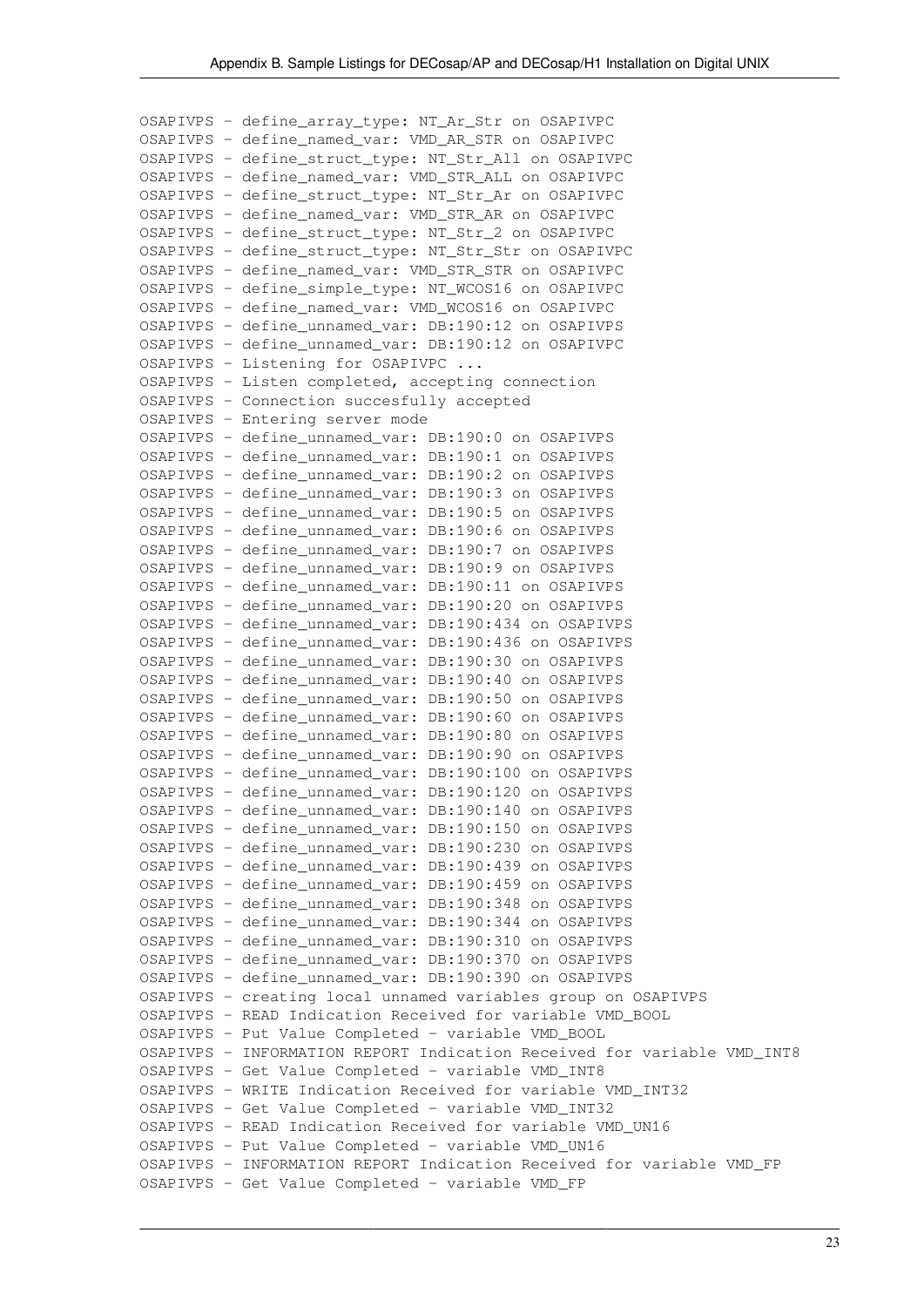```
OSAPIVPS - WRITE Indication Received for variable VMD_BS16
OSAPIVPS - Get Value Completed - variable VMD_BS16
OSAPIVPS - READ Indication Received for variable VMD_TI
OSAPIVPS - Put Value Completed - variable VMD_TI
OSAPIVPS - INFORMATION REPORT Indication Received for variable VMD_ARBOOL
OSAPIVPS - Get Value Completed - variable VMD_ARBOOL
OSAPIVPS - WRITE Indication Received for variable VMD_ARUN16
OSAPIVPS - Get Value Completed - variable VMD_ARUN16
OSAPIVPS - READ Indication Received for variable VMD_AROS16
OSAPIVPS - Put Value Completed - variable VMD_AROS16
OSAPIVPS - INFORMATION REPORT Indication Received for variable VMD_ARVS16
OSAPIVPS - Get Value Completed - variable VMD_ARVS16
OSAPIVPS - WRITE Indication Received for variable VMD_ARTD
OSAPIVPS - Get Value Completed - variable VMD_ARTD
OSAPIVPS - READ Indication Received for variable VMD_AR_AR
OSAPIVPS - Put Value Completed - variable VMD_AR_AR
OSAPIVPS - INFORMATION REPORT Indication Received for variable VMD_AR_STR
OSAPIVPS - Get Value Completed - variable VMD_AR_STR
OSAPIVPS - INFORMATION REPORT Indication Received for variable VMD_STR_ALL
     OSAPIVPS - Get Value Completed - variable VMD_STR_ALL
     OSAPIVPS - READ Indication Received for variable VMD_STR_AR
     OSAPIVPS - Put Value Completed - variable VMD_STR_AR
     OSAPIVPS - WRITE Indication Received for variable VMD_STR_STR
     OSAPIVPS - Get Value Completed - variable VMD_STR_STR
     OSAPIVPS - READ Indication Received for OSAPIVPC - create_vmd: OSAPIVPS
  (OSAPIVPS)
     OSAPIVPC - create_vmd: OSAPIVPC (OSAPIVPC)
     OSAPIVPC - create_domain: SIMATIC_S5 on OSAPIVPS
     OSAPIVPC - create_domain: OSAP_DOM1 on OSAPIVPS
     OSAPIVPC - create_domain: OSAP_DOM3 on OSAPIVPS
     OSAPIVPC - create_pi: OSAP_PI1 () on OSAPIVPS
    OSAPIVPC - create message: LocalMessage (1024 bytes max message) on
  OSAPIVPC
    OSAPIVPC - create message: RemoteMessage (1024 bytes max message) on
  OSAPIVPS
     OSAPIVPC - Connecting to OSAPIVPS ...
     OSAPIVPC - Connect Completed
     OSAPIVPC - define_simple_type: NT_Bool on OSAPIVPS
     OSAPIVPC - define_named_var: VMD_BOOL on OSAPIVPS
     OSAPIVPC - Get Value Completed - variable VMD_BOOL
     OSAPIVPC - define_simple_type: NT_Int8 on OSAPIVPC
     OSAPIVPC - define_named_var: VMD_INT8 on OSAPIVPC
     OSAPIVPC - Send Value Completed - variable VMD_INT8
     OSAPIVPC - define_simple_type: NT_Int32 on OSAPIVPS
     OSAPIVPC - define_named_var: VMD_INT32 on OSAPIVPS
     OSAPIVPC - Put Value Completed - variable VMD_INT32
     OSAPIVPC - define_simple_type: NT_Un16 on OSAPIVPS
     OSAPIVPC - define_named_var: VMD_UN16 on OSAPIVPS
     OSAPIVPC - Get Value Completed - variable VMD_UN16
     OSAPIVPC - define_simple_type: NT_FP on OSAPIVPC
     OSAPIVPC - define_named_var: VMD_FP on OSAPIVPC
     OSAPIVPC - Send Value Completed - variable VMD_FP
     OSAPIVPC - define_simple_type: NT_BS16 on OSAPIVPS
     OSAPIVPC - define_named_var: VMD_BS16 on OSAPIVPS
         OSAPIVPC - Put Value Completed - variable VMD_BS16
         OSAPIVPC - define_simple_type: NT_TI on OSAPIVPS
         OSAPIVPC - define_named_var: VMD_TI on OSAPIVPS
         OSAPIVPC - Get Value Completed - variable VMD_TI
```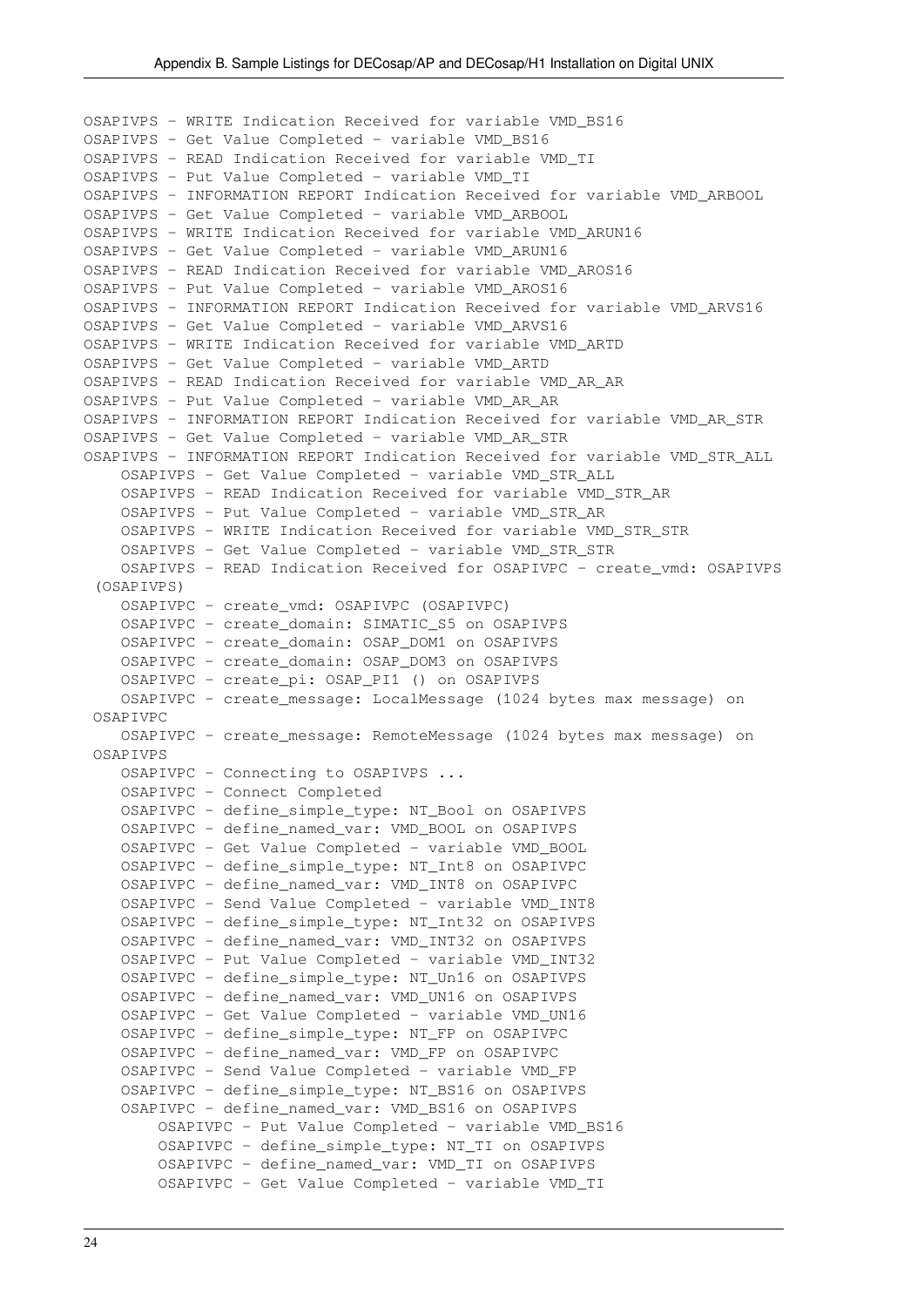OSAPIVPC - define\_simple\_type: NT\_Bool on OSAPIVPC OSAPIVPC - define\_array\_type: NT\_ArBool on OSAPIVPC OSAPIVPC - define\_named\_var: VMD\_ARBOOL on OSAPIVPC OSAPIVPC - Send Value Completed - variable VMD\_ARBOOL OSAPIVPC - define\_array\_type: NT\_ArUn16 on OSAPIVPS OSAPIVPC - define\_named\_var: VMD\_ARUN16 on OSAPIVPS OSAPIVPC - Put Value Completed - variable VMD\_ARUN16 OSAPIVPC - define\_simple\_type: NT\_OS16 on OSAPIVPS OSAPIVPC - define\_array\_type: NT\_ArOS16 on OSAPIVPS OSAPIVPC - define\_named\_var: VMD\_AROS16 on OSAPIVPS OSAPIVPC - Get Value Completed - variable VMD\_AROS16 OSAPIVPC - define\_simple\_type: NT\_VS16 on OSAPIVPC OSAPIVPC - define\_array\_type: NT\_ArVS16 on OSAPIVPC OSAPIVPC - define\_named\_var: VMD\_ARVS16 on OSAPIVPC OSAPIVPC - Send Value Completed - variable VMD\_ARVS16 OSAPIVPC - define\_simple\_type: NT\_TD on OSAPIVPS OSAPIVPC - define\_array\_type: NT\_ArTD on OSAPIVPS OSAPIVPC - define\_named\_var: VMD\_ARTD on OSAPIVPS OSAPIVPC - Put Value Completed - variable VMD\_ARTD OSAPIVPC - define\_simple\_type: NT\_Int16 on OSAPIVPS OSAPIVPC - define\_array\_type: NT\_ArInt8 on OSAPIVPS OSAPIVPC - define\_array\_type: NT\_Ar\_Ar on OSAPIVPS OSAPIVPC - define\_named\_var: VMD\_AR\_AR on OSAPIVPS OSAPIVPC - Get Value Completed - variable VMD\_AR\_AR OSAPIVPC - define\_simple\_type: NT\_Int16 on OSAPIVPC OSAPIVPC - define\_simple\_type: NT\_BS16 on OSAPIVPC OSAPIVPC - define\_struct\_type: NT\_Str\_1 on OSAPIVPC OSAPIVPC - define\_array\_type: NT\_Ar\_Str on OSAPIVPC OSAPIVPC - define\_named\_var: VMD\_AR\_STR on OSAPIVPC OSAPIVPC - Send Value Completed - variable VMD\_AR\_STR OSAPIVPC - define\_simple\_type: NT\_Int32 on OSAPIVPC OSAPIVPC - define\_simple\_type: NT\_Un8 on OSAPIVPC OSAPIVPC - define\_simple\_type: NT\_Un16 on OSAPIVPC OSAPIVPC - define\_simple\_type: NT\_Un32 on OSAPIVPC OSAPIVPC - define\_simple\_type: NT\_OS16 on OSAPIVPC OSAPIVPC - define\_simple\_type: NT\_TI on OSAPIVPC OSAPIVPC - define\_simple\_type: NT\_TD on OSAPIVPC OSAPIVPC - define\_struct\_type: NT\_Str\_All on OSAPIVPC OSAPIVPC - define\_named\_var: VMD\_STR\_ALL on OSAPIVPC OSAPIVPC - Send Value Completed - variable VMD\_STR\_ALL OSAPIVPC - define\_array\_type: NT\_ArBool on OSAPIVPS OSAPIVPC - define\_struct\_type: NT\_Str\_Ar on OSAPIVPS OSAPIVPC - define\_named\_var: VMD\_STR\_AR on OSAPIVPS OSAPIVPC - Get Value Completed - variable VMD\_STR\_AR OSAPIVPC - define\_simple\_type: NT\_Int8 on OSAPIVPS OSAPIVPC - define\_simple\_type: NT\_Un8 on OSAPIVPS OSAPIVPC - define\_simple\_type: NT\_Un32 on OSAPIVPS OSAPIVPC - define\_simple\_type: NT\_FP on OSAPIVPS OSAPIVPC - define\_simple\_type: NT\_VS16 on OSAPIVPS OSAPIVPC - define\_struct\_type: NT\_Str\_All on OSAPIVPS OSAPIVPC - define\_struct\_type: NT\_Str\_2 on OSAPIVPS OSAPIVPC - define\_struct\_type: NT\_Str\_Str on OSAPIVPS OSAPIVPC - define\_named\_var: VMD\_STR\_STR on OSAPIVPS OSAPIVPC - Put Value Completed - variable VMD\_STR\_STR OSAPIVPC - Get Remote Attributes Completed - variable VMD\_STR\_STR OSAPIVPC - Attributes for Variable VMD\_STR\_STR Numeric Address: 0002ff8b structure